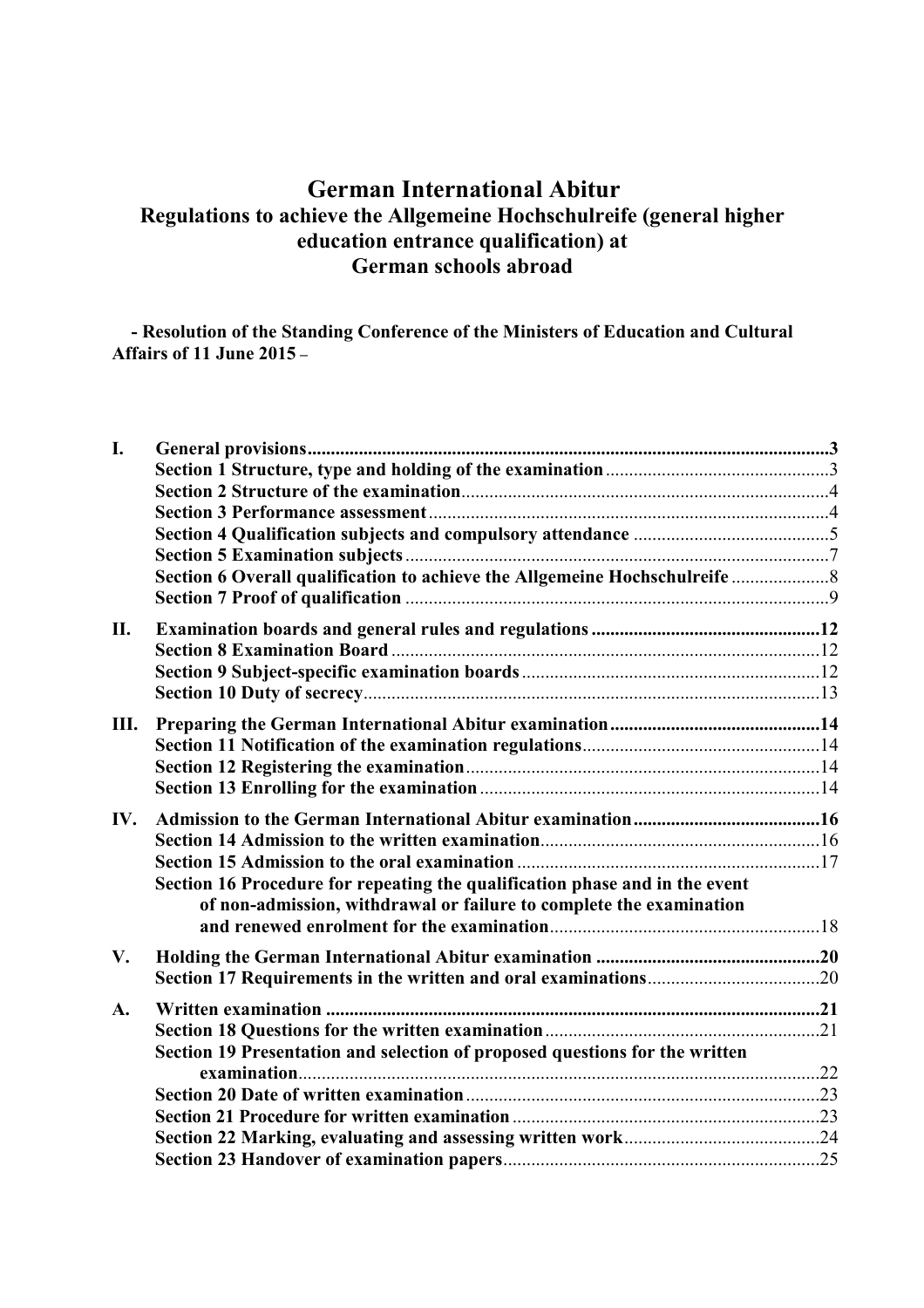| <b>B.</b> |                                                                               |  |
|-----------|-------------------------------------------------------------------------------|--|
|           |                                                                               |  |
|           |                                                                               |  |
|           |                                                                               |  |
|           |                                                                               |  |
|           |                                                                               |  |
|           |                                                                               |  |
|           |                                                                               |  |
|           | Section 31 Notification of candidates after the Abitur examination meeting 30 |  |
|           | Section 32 Additional oral examination in the first to third examination      |  |
|           |                                                                               |  |
|           | Section 33 Additional oral examinations in the subjects of the written        |  |
| VI.       |                                                                               |  |
|           |                                                                               |  |
|           |                                                                               |  |
| VII.      | Section 36 Determining the results of the Abitur examination (final           |  |
|           |                                                                               |  |
|           |                                                                               |  |
|           |                                                                               |  |
|           |                                                                               |  |
|           |                                                                               |  |
|           |                                                                               |  |
|           |                                                                               |  |
|           | Section 42 Award of the school part of the "Fachhochschulreife" (advanced     |  |
| IX.       |                                                                               |  |
|           |                                                                               |  |
|           |                                                                               |  |
|           |                                                                               |  |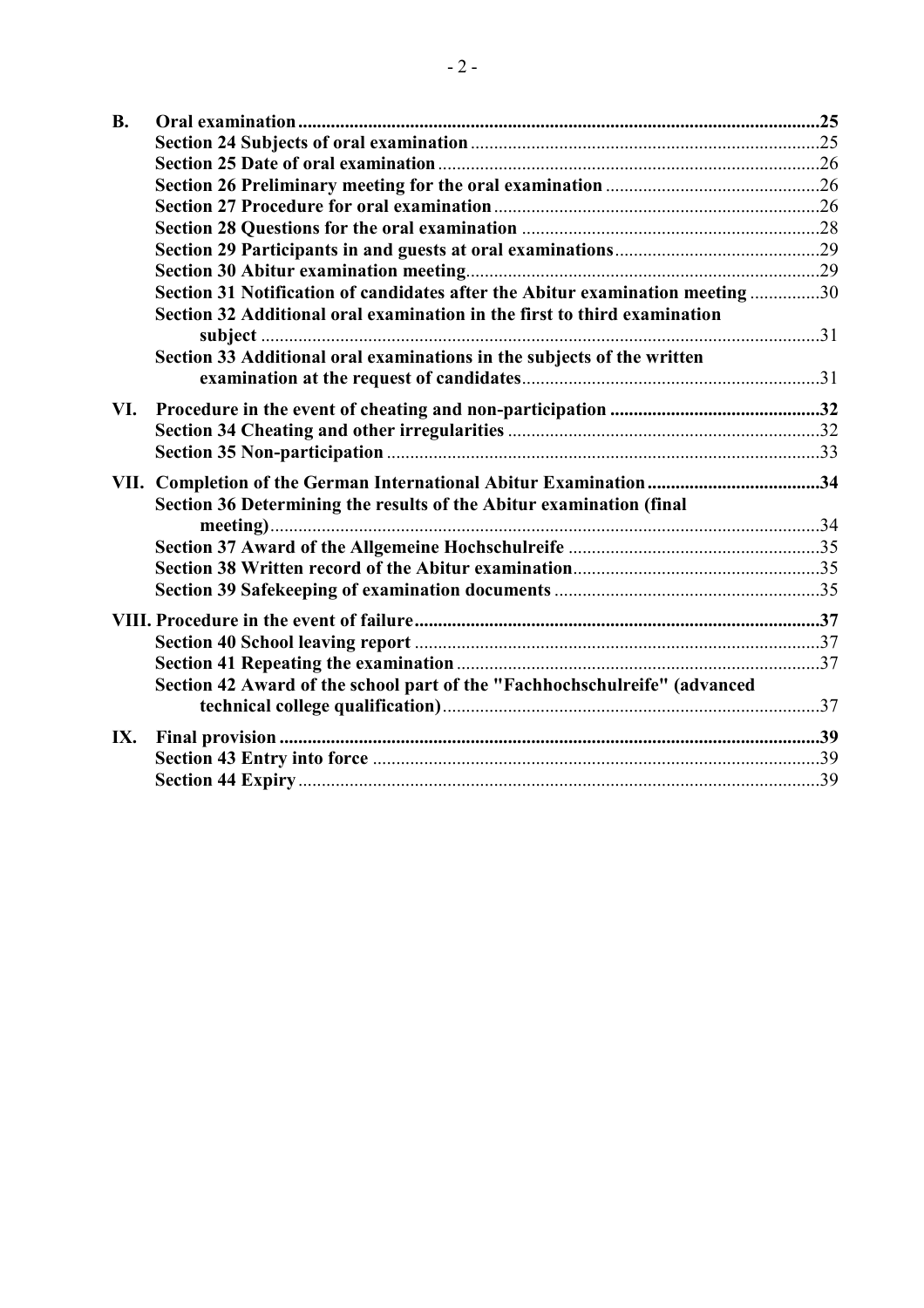#### **I. General provisions**

# **Section 1 Structure, type and holding of the examination**

(1) The German International Abitur examination is the German leaving examination at the end of the twelve years of schooling at German schools abroad. The educational standards for the version in force of the Allgemeine Hochschulreife (general higher education entrance qualification) of the Standing Conference of the Ministers of Education and Cultural Affairs and the version in force of the "Uniform Examination Standards in the Abitur Examination" (EPA) apply for the subjects for which there are no "educational standards for the Allgemeine Hochschulreife of the Standing Conference of the Ministers of Education and Cultural Affairs".

The German International Abitur examination may cover subjects and examination components relating to foreign languages and, in the event of a binational qualification, subjects and examination components of the partner country.

- (2) The gymnasiale Oberstufe (upper level of the Gymnasium) has been established in accordance with the version in force of the Agreements for the Organisation of the gymnasiale Oberstufe at Upper Secondary Level of the Standing Conference of the Ministers of Education and Cultural Affairs of 7 July 1972 in conjunction with the guidelines established by the Joint Committee of the Federation and the Länder on School Affairs Abroad. This is split into a one-year introductory phase and a two-year qualification phase. In the qualification phase, the lessons are organised relative to the half of the academic year.
- (3) Binational qualifications are based on international agreements.
- (4) On joint application by the school maintaining body and the head teacher, the school can, on the first occasion, be authorised by resolution of the Standing Conference of the Ministers of Education and Cultural Affairs to hold the examination to achieve the Allgemeine Hochschulreife.
- (5) The German International Abitur examination can contain not only examination elements in German but also up to 50 percent examination elements in the foreign/local language. The international character of the schooling is reinforced by bilingual and/or foreign/local language subjects, which may not account for more than 50 percent of the lessons.
- (6) Performance is assessed in accordance with the provisions in Section 3 of these regulations.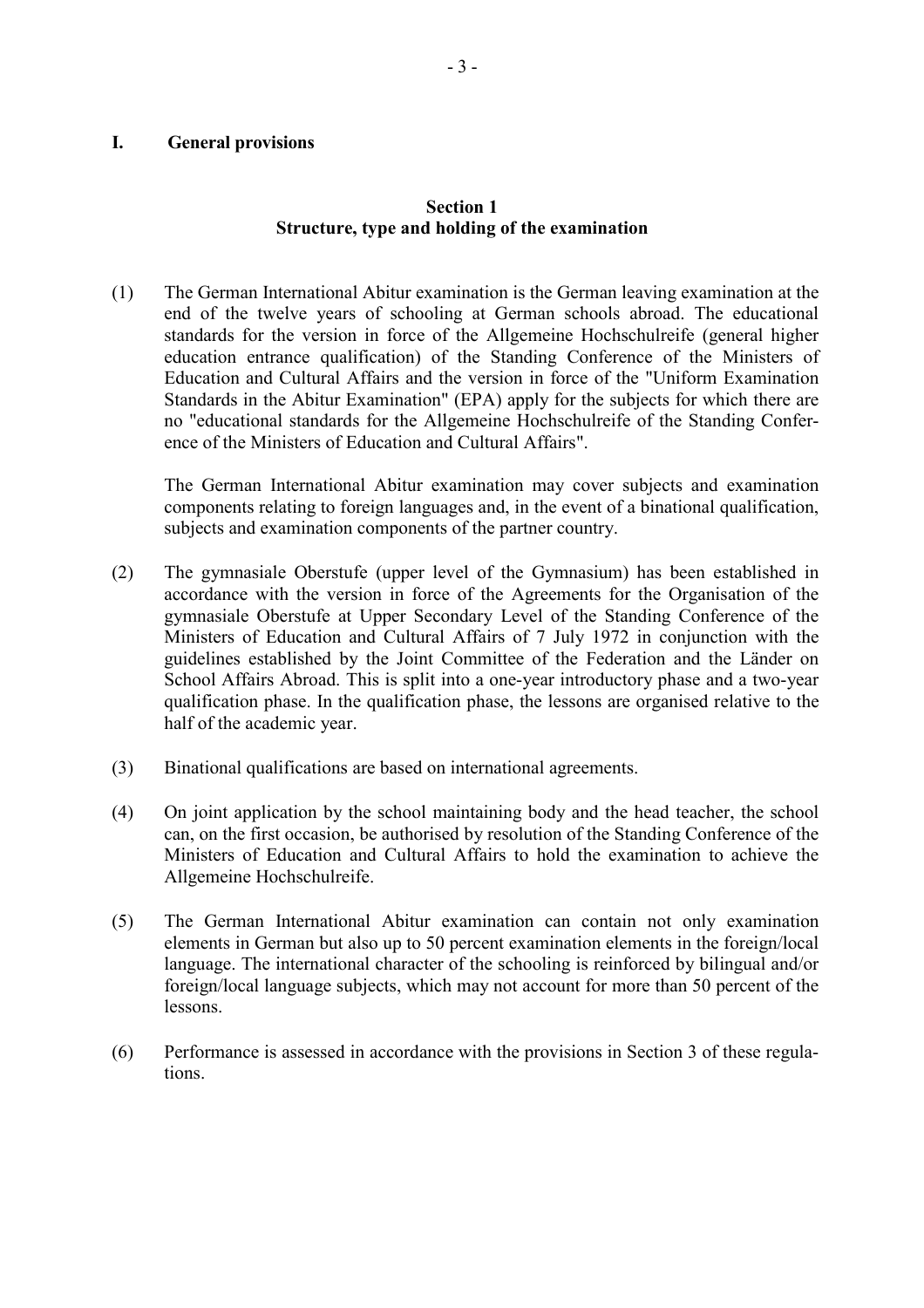# **Section 2 Structure of the examination**

- (1) The German International Abitur examination shall comprise three written (first to third examination subject) and two further examinations (fourth and fifth examination subjects). In the case of binational qualifications, further regulations of the partner country shall be taken into account as required.
- (2) An oral examination is held in the fourth examination subject.

An examination with a special character is held in the fifth examination subject that contains presentation elements or special forms of communication. A special learning performance can be credited as an examination performance in the fifth examination subject.

The performance of the examination in the fourth and fifth examination subject and the organisation of the special learning performance is regulated by the "Guidelines for the Regulations for the German International Abitur Examination at German Schools Abroad".

# **Section 3 Performance assessment**

- (1) The following grades apply for the results achieved in the gymnasiale Oberstufe including the Abitur examination:
	- Very good (1) If the performance meets the requirements to a high degree Good (2) - If the performance meets the requirements in full Satisfactory (3) - If the performance generally meets the requirements Adequate (4) - If the performance has shortcomings but, on the whole, still meets the requirements Poor (5) - If the performance does not meet the requirements but indicates that the necessary basic knowledge is present and that the shortcomings can be rectified in the foreseeable future Very poor (6) - If the performance does not meet the requirements and even basic knowledge is so fragmentary that the shortcomings cannot be rectified in the foreseeable future
- (2) The following key translates the grades into a point system in the qualification phase:

Grade 1 corresponds to 15/14/13 points depending on the trend of grades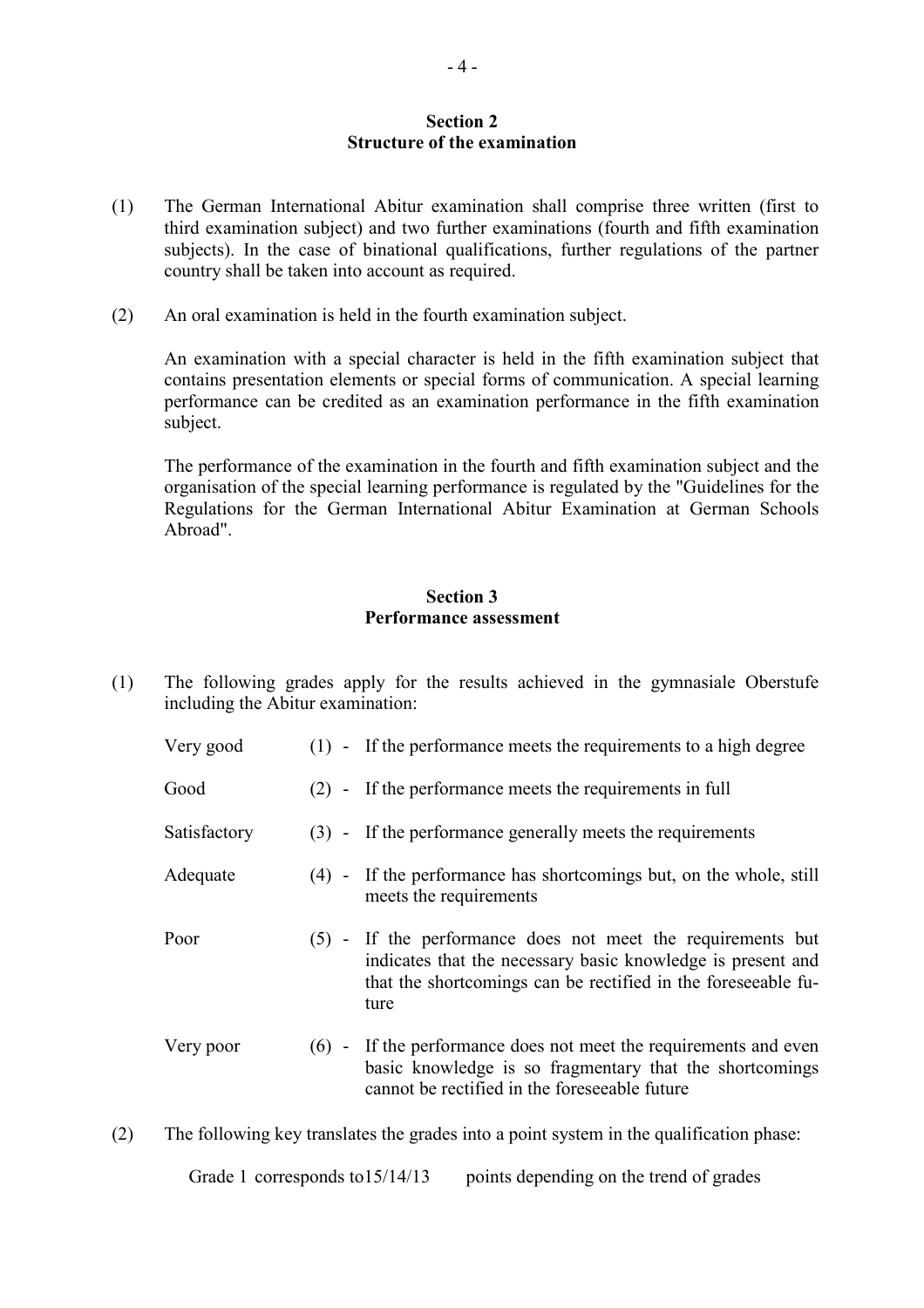| Grade 2 corresponds to $12/11/10$   | points depending on the trend of grades                                   |
|-------------------------------------|---------------------------------------------------------------------------|
| Grade 3 corresponds to 09/08/07     | points depending on the trend of grades                                   |
| Grade 4 corresponds to 06/05/04     | points depending on the trend of grades                                   |
|                                     | Grade 5 corresponds to $03/02/01$ points depending on the trend of grades |
| Grade $6$ corresponds to $0$ points |                                                                           |

# **Section 4 Qualification subjects and compulsory attendance**

(1) Specialised classes are taught at different levels in accordance with the educational standards for the Allgemeine Hochschulreife or the "Uniform Examination Standards in the Abitur Examination" (EPA). Teaching at a basic requirements level represents the learning level of the gymnasiale Oberstufe in terms of a propaedeutic education. Teaching at a higher requirements level represents the learning level of the gymnasiale Oberstufe in terms of a propaedeutic education in selected areas.

Each pupil studies at least ten subjects, hereinafter referred to as qualification subjects.

Each qualification subject must be taught for at least two hours. Attention must hereby be paid to Section 5 (1) and the contingent number of hours at German schools abroad (version in force of the resolution of the Joint Committee of the Federation and the Länder on School Affairs Abroad of 21 March 2007). The subjects German, mathematics and a foreign/local language to an advanced level as the three subjects with a higher level of educational requirement must be taught for at least four hours.

Qualification subjects become compulsory subjects at the start of the introductory phase at the latest.

(2) At least 140 weekly teaching hours during the half-year (35 weekly teaching hours in each half-year) must be attended during the qualification phase.

The following must be attended during the four half-years of the qualification phase:

- in the language-literature-artistic subject area a total of at least 40 weekly teaching hours during the half-year
- in the social sciences subject area a total of at least 16 weekly teaching hours during the half-year
- in the mathematics-science-technical subject area a total of at least 24 weekly teaching hours during the half-year
- in the subject sport at least 8 weekly teaching hours during the half-year
- (3) In this context, and as a basis for the half-year results to be credited to the overall qualification in accordance with Section 7, the following subjects must be attended as compulsory subjects in the four half-years of the qualification phase:
	- German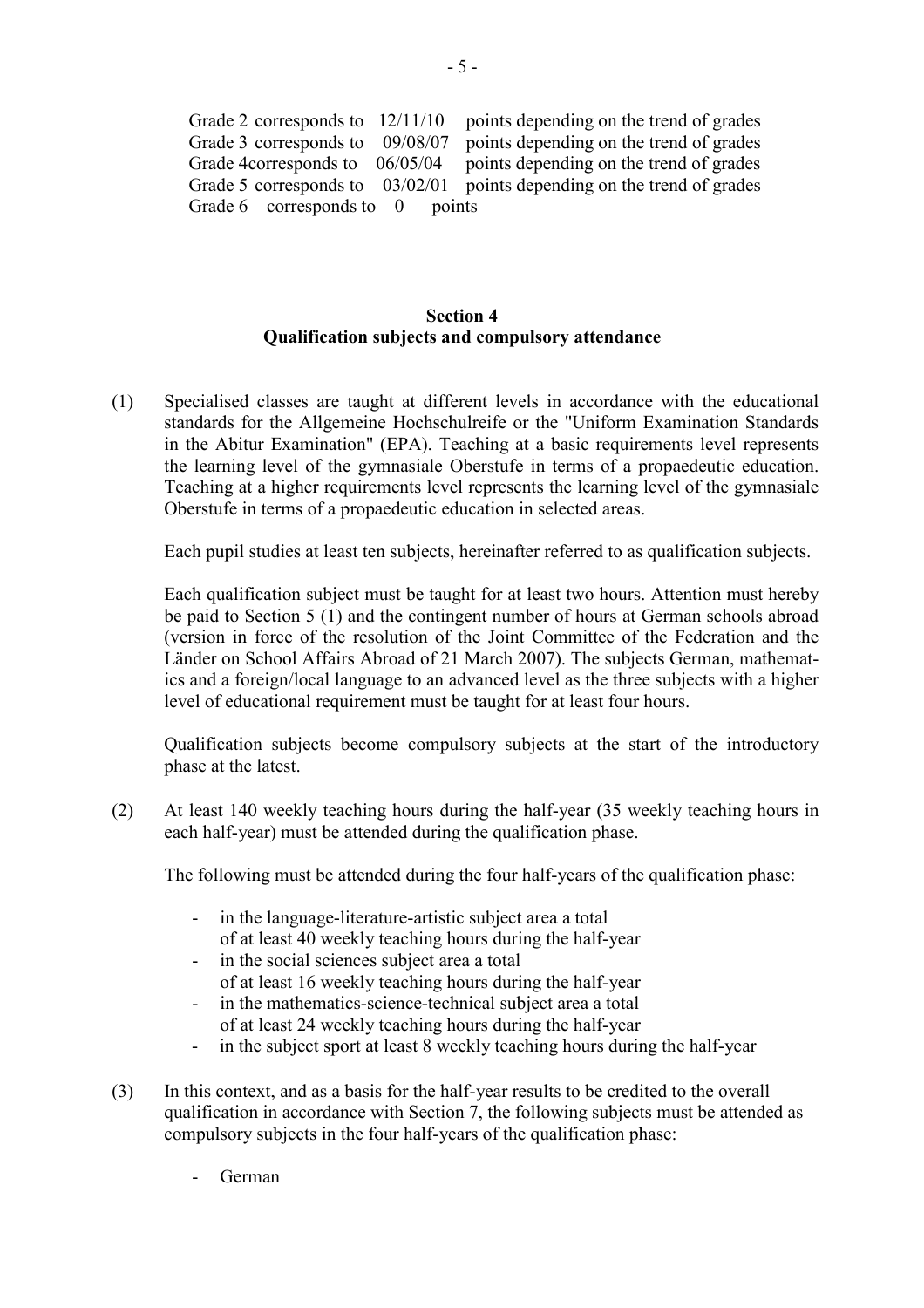- **Mathematics**
- History
- Four subjects from the subject areas foreign languages (including the local language) and sciences (biology, chemistry, physics), with at least one science and one advanced foreign language including the local language
- An artistic subject (art, music)
- Religious instruction or ethics or philosophy, that are assigned to the social sciences subject area
- Sport
- (4) Subjects that are qualification subjects can be taught in German, bilingually or in a foreign/local language. Attention must hereby be paid to Section 1 (5). The language of instruction in science subjects is German or English or bilingual German/English. The following applies by way of derogation: if the local language is not English a maximum of one science can be offered in the local language or bilingual German/local language. A science can only be an examination subject if the language of instruction is German or English or bilingual German/English.
- (5) Pupils who have not received continuous instruction in the second foreign language up to the start of the gymnasiale Oberstufe have to attend continuous instruction in a second foreign language in the gymnasiale Oberstufe with a volume of 12 year teaching hours at a basic requirements level.
- (6) If religious instruction or ethics or philosophy are not taught at the school in an exceptional case, a further subject must be continuously attended that is taught in at least the same volume so as to achieve the minimum number of hours in accordance with the contingent number of hours and/or the necessary number of subjects for the qualification.
- (7) Any pupil who is permanently exempted from physical education for six months or longer on the grounds of a doctor's certificate must attend a subject that is taught in at least the same volume so as to achieve the minimum number of hours in accordance with the contingent number of hours and/or the necessary number of half-year results for the qualification.
- (8) The number of qualification subjects increases or can be higher than ten if the school's teaching regulations or a binational agreement on schools include further subjects – as either compulsory or elective subjects – namely: The establishment of further qualification subjects requires the approval of the Joint Committee of the Federation and the Länder on School Affairs Abroad.

Each pupil can elect a maximum of two additional qualification subjects from the following fields:

- Foreign languages
- Sciences and information technology
- Geography, social studies / politics, economics
- (9) The number of hours in the Upper Secondary Level and the qualification subjects including their curricular support and the language of instruction require the approval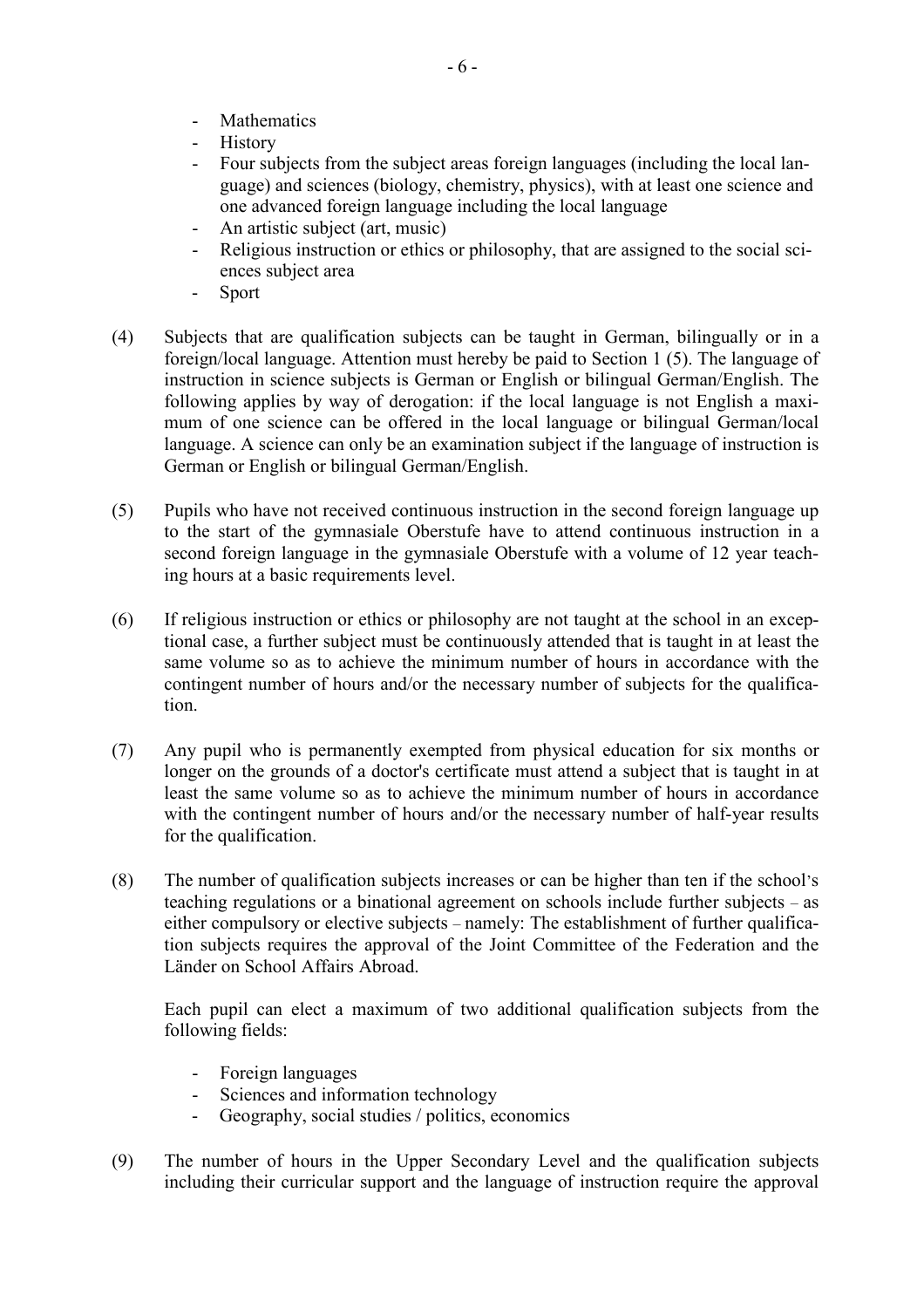of the Joint Committee of the Federation and the Länder on School Affairs Abroad.

The Standing Conference of the Ministers of Education and Cultural Affairs can recognise subject-related regulations based on international agreements that fall within the area of responsibility of the partner country.

(10) For pupils starting at a new school after changing schools, the teaching regulations of the new school generally apply.

If, as a result of the previous schooling, special regulations are required that deviate from the teaching regulations of the new school, the approval of the chairman representing the Joint Committee of the Federation and the Länder on School Affairs Abroad must be obtained by the head teacher through the Secretariat of the Standing Conference of the Ministers of Education and Cultural Affairs. In such cases, the requirements set out in these regulations for overall qualification and the Abitur examination must be fundamentally fulfilled.

A substantiated application must be made before final acceptance of the pupil.

# **Section 5 Examination subjects**

(1) The five examination subjects must include at least one subject from each subject area in accordance with Section 4 (2). The three subjects taught at a higher level of educational requirement, German, mathematics and the advanced foreign/local language, shall be examined at a higher level. The subjects in the written Abitur examination must be selected from at least two subject areas.

A subject can only be an examination subject if it has been taught in the introductory phase and continuously in the qualification phase.

It can only be a written examination subject if it has been taught continuously in at least the last four academic years. In the introductory phase the subject must have been taught for at least two hours, in the qualification phase for at least three hours, in the case of German, mathematics and a foreign/local language taught at a higher requirements level for at least four hours.

- a) The first written examination subject is German.
- b) When enrolling for the examination (in accordance with Section 13), the candidate shall specify the second and the third written examination subject. The second written examination subject is mathematics or an advanced foreign/local language taught at a higher requirements level. The candidate shall select the third written examination subject from the qualification subjects
	- Mathematics or an advanced foreign or local language (provided the subject is not already the second examination subject)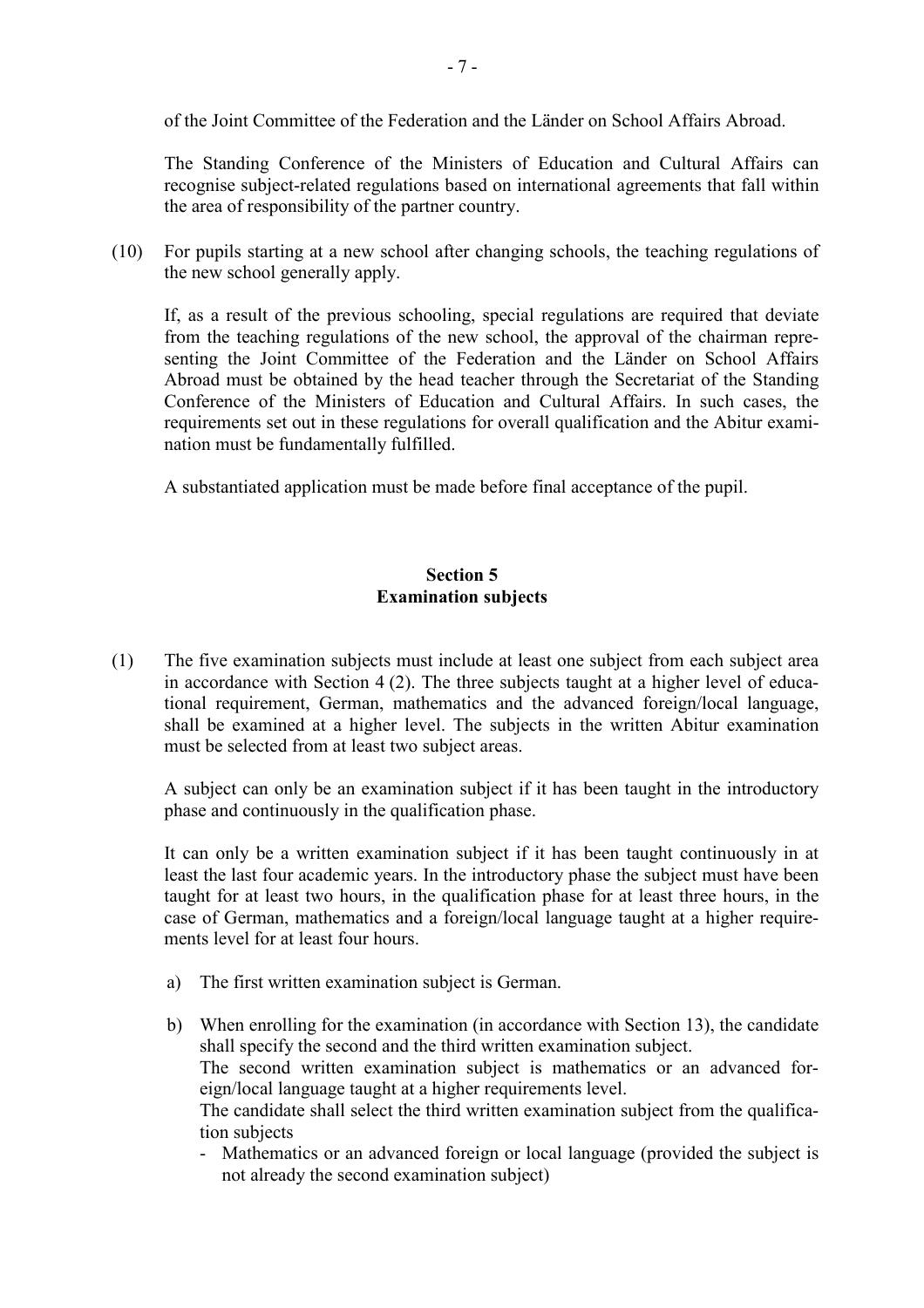- A social science subject from the history, geography, social studies / politics, economics group of subjects
- A science subject (physics, chemistry, biology).
- c) When enrolling for the examination, the candidate shall specify the fourth examination subject from his/her qualification subjects that are not included in his/her written examination subjects.
- d) The candidate shall select the fifth examination subject from the qualification subjects that are not included in his/her other examination subjects.
- (2) Each candidate shall take at least one of the written examinations in the first to third examination subject and at least one oral examination in the fourth and fifth examination subject in the German language.
- (3) Foreign-language examination elements can account for a total of up to 50 percent. Examinations in subjects taught in a foreign/local language as well as examinations in the foreign/local language are as a whole foreign-language examination elements. Examinations in bilingually taught subjects are regarded as being fifty percent foreignlanguage examination elements.

In addition to a foreign/local language, only one non-language subject taught in a foreign/local language can be an examination subject in addition to a subject that is taught bilingually.

- (4) A maximum of two of the five examination subjects can be subject to the control of the respective partner country.
- (5) Specifying a new foreign language that begins in the introductory phase, religious instruction, ethics, philosophy, information technology, art or music as the fourth or fifth examination subject requires that the BLASchA has granted the school permission to hold examinations in the respective subject.

## **Section 6 Overall qualification to achieve the Allgemeine Hochschulreife**

- (1) The overall qualification, which forms the basis for awarding the Allgemeine Hochschulreife (general higher education entrance qualification), is determined on the basis of the results obtained in the four half-years of the qualification phase and the results achieved in the Abitur examination; it consists of
	- The partial qualification Q in the area of the grades in the qualification phase in accordance with Section 7 Subsection 1,
	- The partial qualification A in the Abitur area with the results achieved in the Abitur examination in accordance with Section 7 Subsection 2,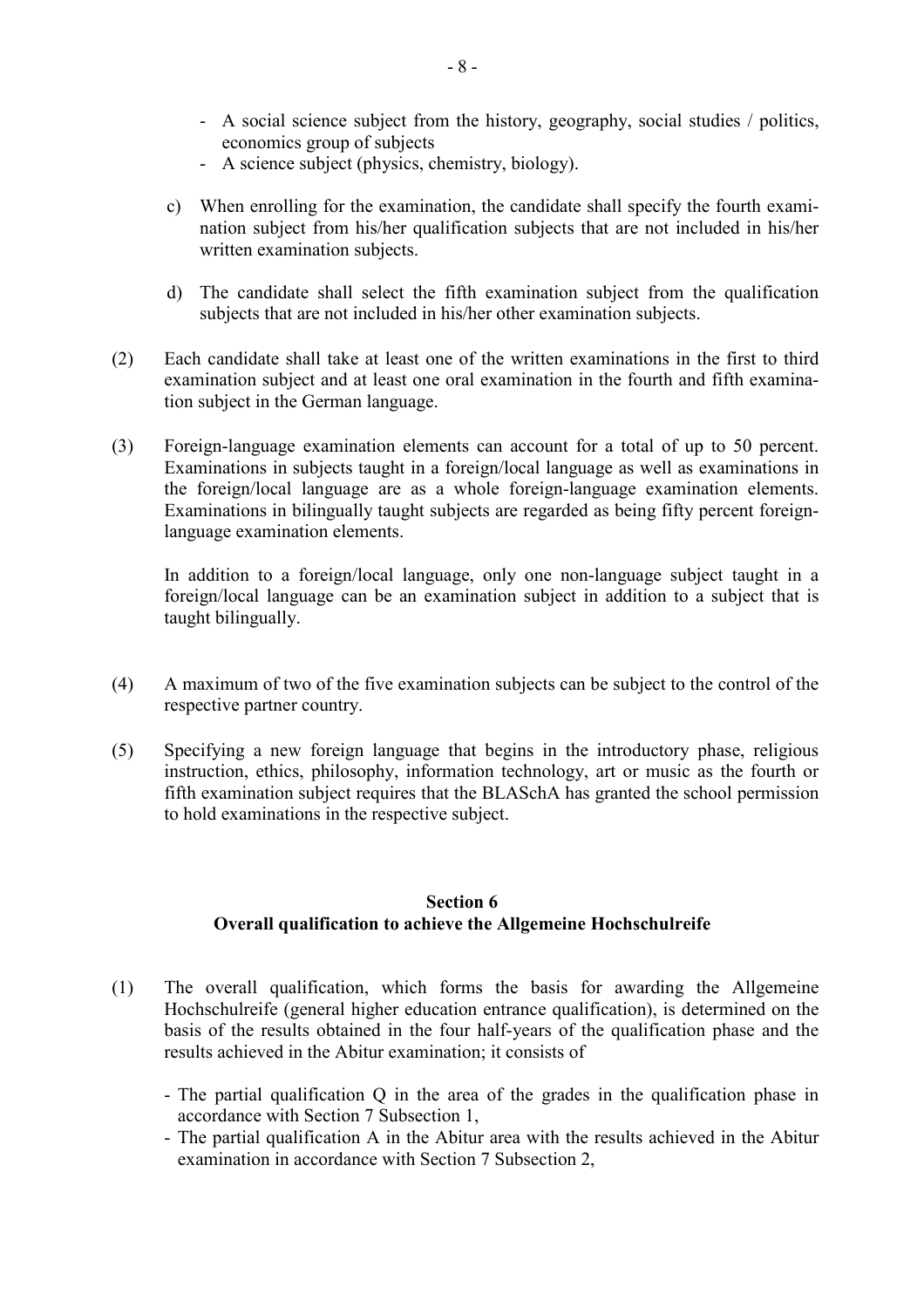- (2) A maximum of 900 points can be attained in the overall qualification, 600 points in the partial qualification Q in the area of the grades in the qualification phase and 300 points in the partial qualification A in the Abitur examination.
- (3) In the case of binational qualifications, the Standing Conference of the Ministers of Education and Cultural Affairs can, on the recommendation of the BLASchA, recognise proof of academic performance falling within the area of responsibility of the partner country for the qualification according to an agreed conversion key.

### **Section 7 Proof of qualification**

- (1) Point score **E I** as the result of the partial qualification Q in the area of the grades in the qualification phase:
	- (a) A total of 36 half-year results are to be credited to the partial qualification Q, namely the named number of half-year results in the following compulsory subiects:

| <b>Compulsory subjects</b> | <b>Half-year results</b> |  |
|----------------------------|--------------------------|--|
| German                     | four                     |  |
| Mathematics                | four                     |  |
| One foreign/local language | four                     |  |
| Sciences                   | at least four            |  |
| Social sciences            | at least four            |  |
| - of which in history      | at least two             |  |
| Artistic subject           | at least three           |  |
| Sport                      | max. three               |  |

Four half-year results must be credited to each of the five examination subjects.

- (b) Candidates who attend a new foreign language that begins in the introductory phase in accordance with Section 4 (3) may not complete any academic half-year in the qualification phase with 0 points. In this foreign language, the results of at least two half-years of the qualification phase must be credited to the overall qualification.
- (c) A total of at least fourteen half-year results must be credited from the area of foreign languages (including the local language and foreign language in accordance with Section 7 (b)) and sciences. If results are achieved in a subject they are to be credited from at least two half-years. If an extracurricular compulsory subject that has been approved on the basis of an individual case regulation is not included in the Abitur examination subjects of the candidate, the candidate must score more than zero points in this subject in every half-year of the qualification phase and the result obtained in at least the final half-year must be credited for the qualification.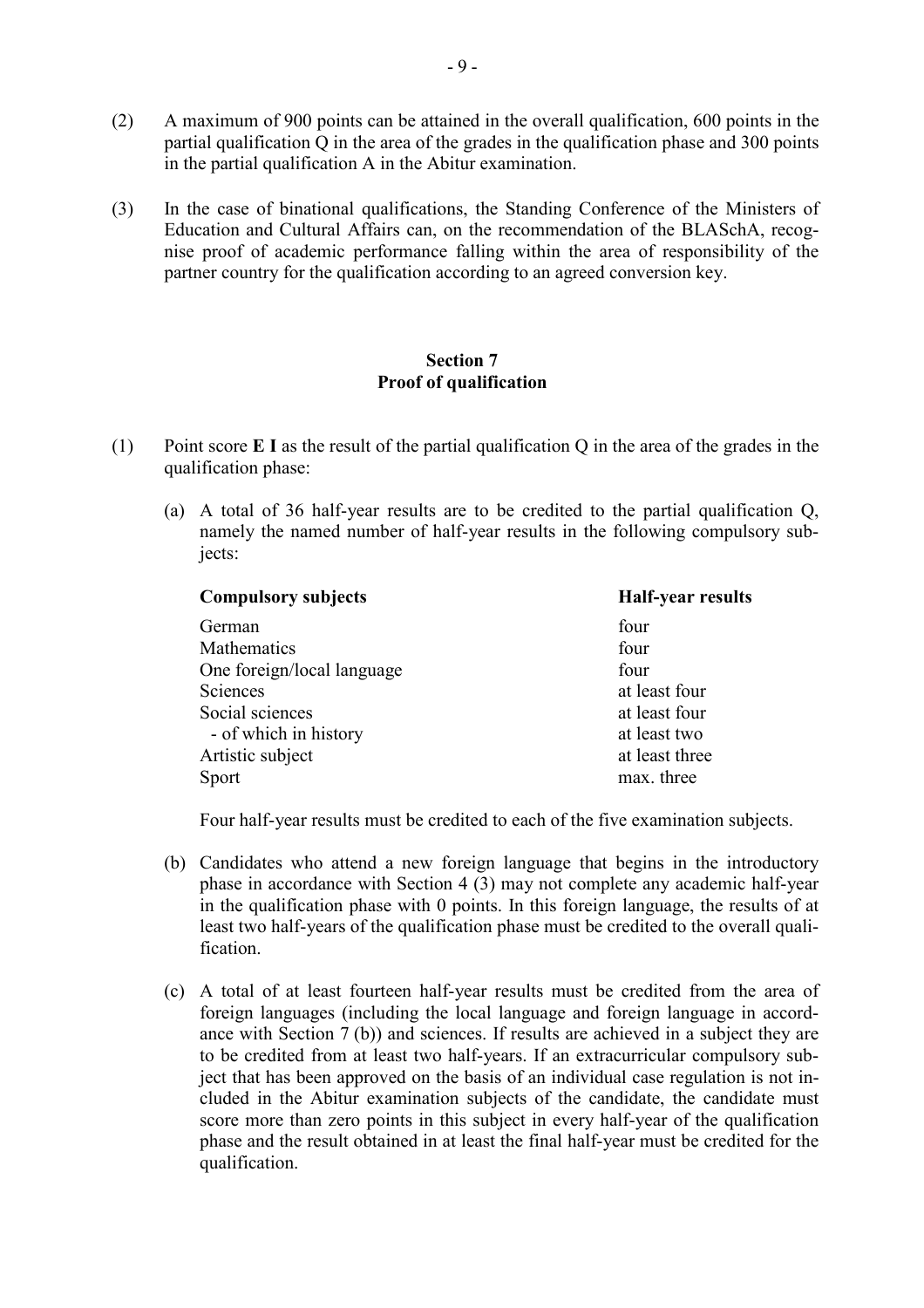- (d) The partial qualification Q is fulfilled if
	- The result in none of the 36 half-years to be credited in accordance with (a) has been rated as "Very poor",
	- The results in at least 29 of the 36 half-years to be credited in accordance with (a) has been rated as at least "Adequate" (5 points), and
	- The total points of the results in the 36 half-years to be credited in accordance with (a) is at least 180.

In all other cases, the requirements for the partial qualification Q in the area of the grades in the qualification phase are not fulfilled.

(e) The point score **E I** - the results of the partial qualification Q in the area of the grades in the qualification phase - is calculated from the sum total of all credited half-year results that is initially divided by the number of credited half-year results and then multiplied by forty.

$$
E I = \frac{P \text{ (total points of all credited half-year results)}}{36 \text{ (number of all credited half-year results)}}
$$
 x 40

 $=$  (average value of credited half-year results)  $\times$  40

Point scores are rounded to a whole number; the score is rounded up as of n.5.

- (2) Point score **E II** as the result of the partial qualification A in the Abitur area:
	- (a) The partial qualification A in the Abitur area is fulfilled if
		- In at least three examination subjects, including at least one subject from the German, mathematics, an advanced foreign/local language taught at a higher level, group of subjects, the Grade 5 "Adequate" (5 points) is achieved as the final result in the Abitur examination or, in the case of an additional oral examination in a subject examined in a written examination, at least 20 points have been achieved in quadruple weighting (in accordance with Appendix 1)

and

- The total points of the final results of the Abitur examination in the five examination subjects amount to at least 25.

In all other cases, the requirements for the partial qualification A in the Abitur are not fulfilled.

If a subject examined under German supervision in a written examination is also examined orally, the two examination elements shall be assessed at the ratio 2 : 1 and the final result calculated in accordance with the formula shown in Appendix 1.

(b) The point score **E II** of the qualification in the Abitur area - the result of the partial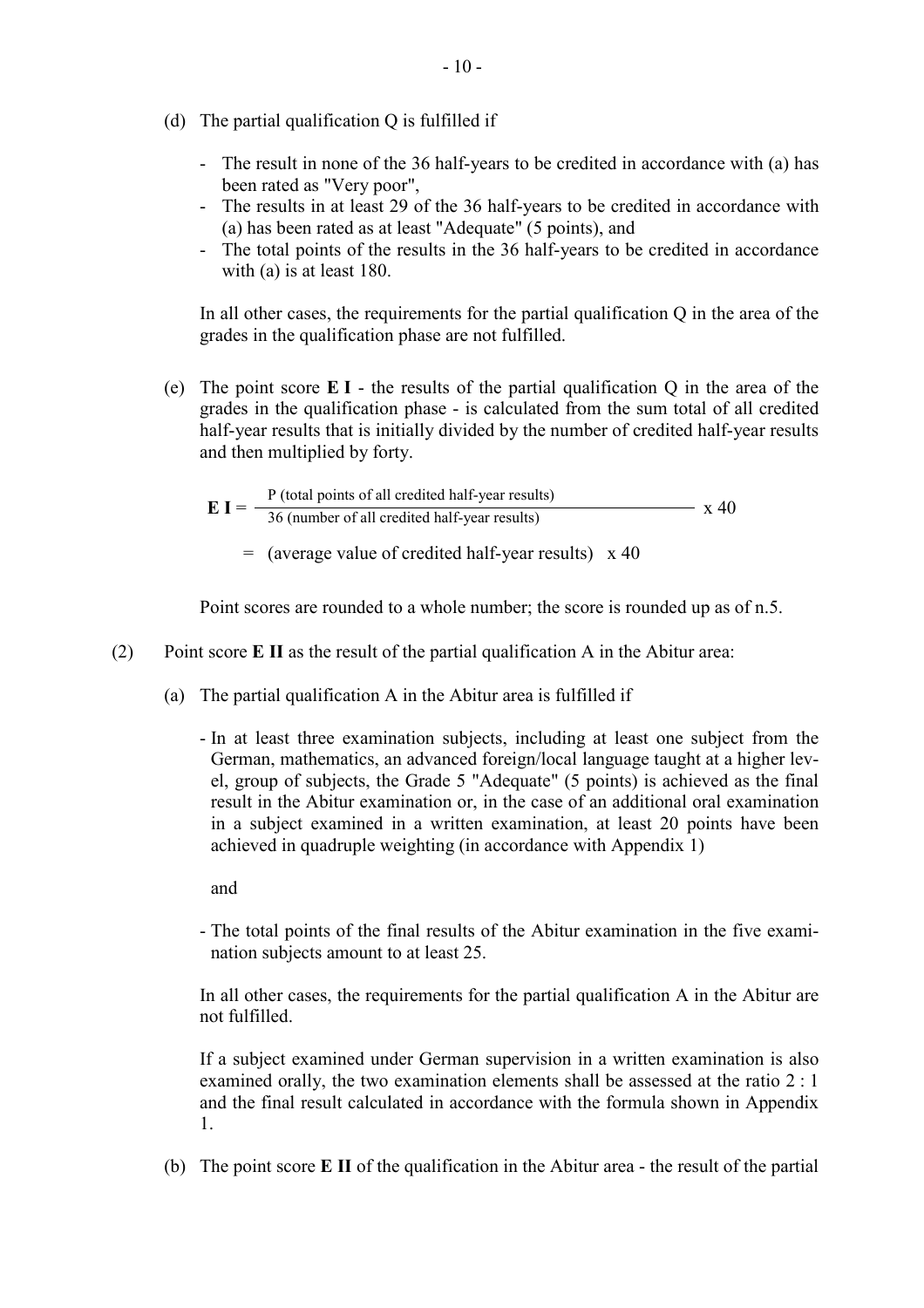qualification A in the Abitur area (Section  $36(2)$ ) - is the sum total of four times the final results of the Abitur examination in the five examination subjects. In the event of an additional oral examination in a subject examined by a written examination, the final result is included in the calculation for this examination subject as a quadruple weighting in accordance with Appendix 1.

(3) Result of the overall qualification

The point score **E** for the result of the overall qualification is calculated as the sum total of the point score **E I** of the results for the partial qualification Q in the area of the grade in the qualification phase determined in accordance with Subsection 1, Letter d) and the point score **E II** for the result of the partial qualification A in the Abitur area determined in accordance with Subsection 2, Letter b).

One requirement for the award of the Allgemeine Hochschulreife is that at least 300 points have been achieved in the overall qualification **E**, namely at least 200 points as the result **E I** in the partial qualification Q and at least 100 points as the result **E II** in the partial qualification A.

It is not possible to transfer points between the two partial qualifications.

The average grade **N** for the Abitur examination is determined from the point score **E**  for the overall qualification in accordance with Appendix 2.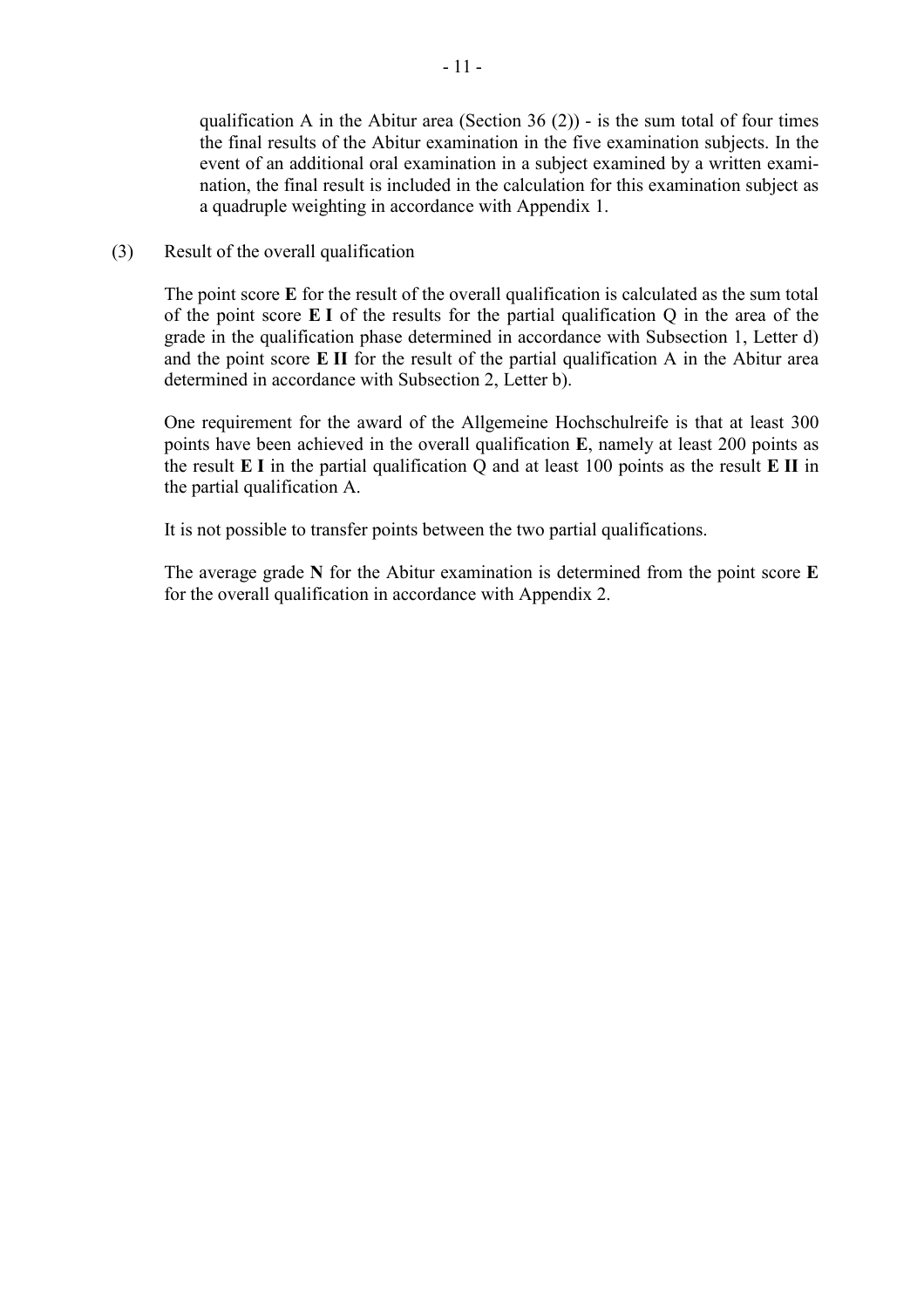# **II. Examination boards and general rules and regulations**

# **Section 8 Examination Board**

- (1) In an Abitur examination, the following are members of the examination board;
	- the representative of the Standing Conference of the Ministers of Education and Cultural Affairs as head of examinations
	- in the case of binational qualifications, the partner country's representative responsible for the examinations as necessary
	- the German head teacher / head of the German department or in justified cases the representative
	- the upper level coordinator and the class teacher
	- the diplomatic or consular representative of the Federal Republic of Germany responsible for the area where the school is located
	- a board member of the school association.

If a board member from the school is unable to attend, the head teacher shall appoint a representative.

No member of the examination board may be related to a candidate or live in the same household as a candidate.

- (2) The President of the Standing Conference of the Ministers of Education and Cultural Affairs appoints a representative of the Standing Conference of the Ministers of Education and Cultural Affairs as a head of examinations in consultation with the Federal Foreign Office. The head of examinations is a member of the Joint Committee of the Federation and the Länder on School Affairs Abroad and must have a teacher training qualification for the Gymnasium. The President of the Standing Conference of the Ministers of Education and Cultural Affairs can assign tasks of the head of examinations to the head teacher in accordance with the resolution of the Standing Conference of the Ministers of Education and Cultural Affairs of 12 May 2011.
- (3) The head of examinations is responsible for ensuring that the Abitur Examination is conducted according to the rules. Taking account of the different conditions specific to the foreign school, he/she is responsible for guaranteeing the comparability and suitability of the standards for performance assessment.
- (4) The head of examinations is represented on the examination board by the head teacher during their absence from the area where the school is located.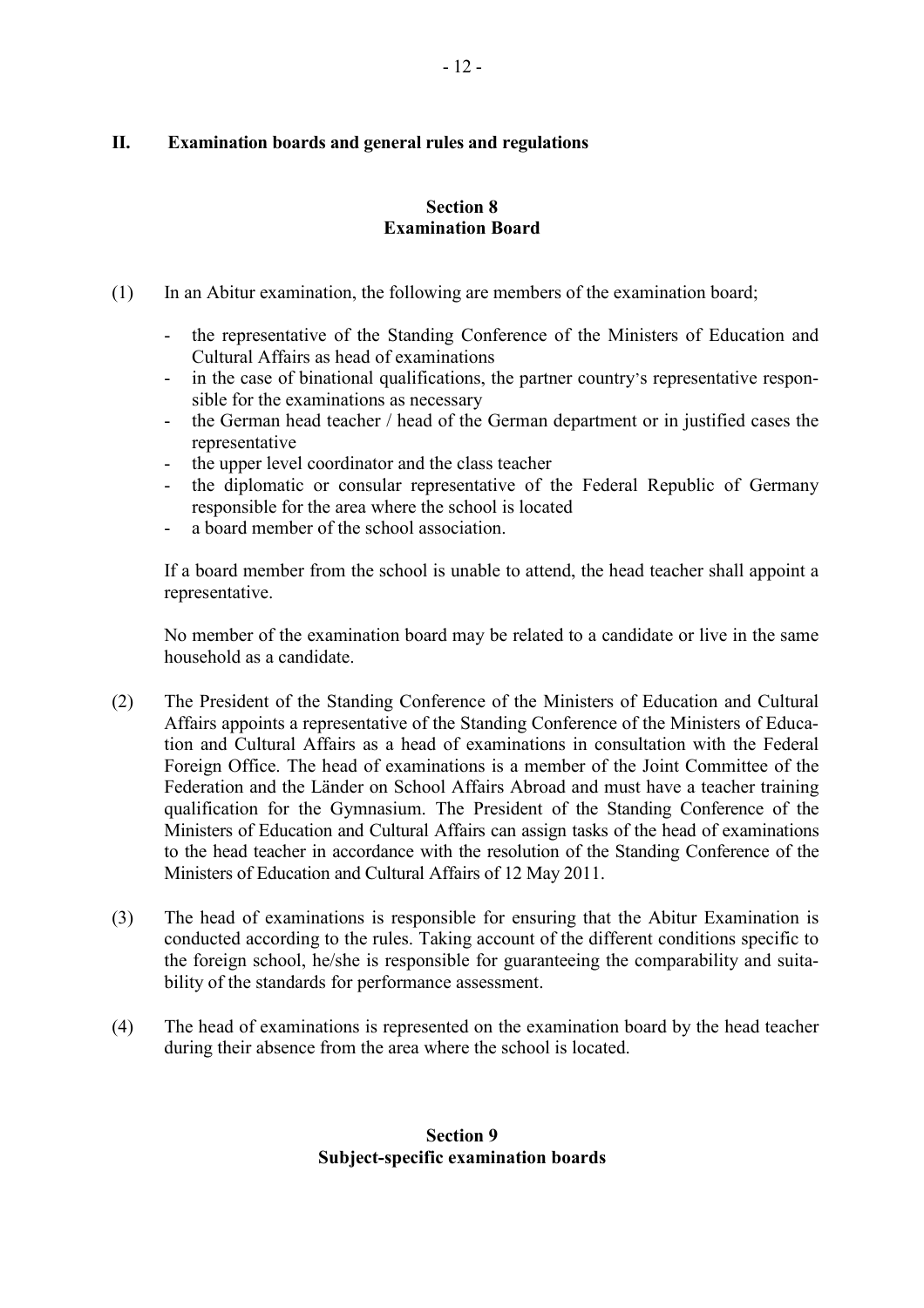(1) The head of examinations is the chairperson of the subject-specific examination boards.

If examinations are held in parallel, he/she can delegate the chair.

- (2) A subject-specific examination board comprises the following:
	- the chairperson
	- the subject-specific examiner
	- the secretary

The subject-specific examiner and secretary have a teacher training qualification for a Gymnasium in the corresponding examination subject or they have been approved to teach or examine the subject by the representative of the Standing Conference of the Ministers of Education and Cultural Affairs.

No member of the subject-specific examination board may be related to a candidate or live in the same household as a candidate.

(3) The head of examinations appoints the subject-specific examiner and secretary at the proposal of the head teacher. The subject-specific examiner is generally the subject teacher who taught the candidate in the final academic year. The subject-specific examiner and secretary can also be subject teachers from a different German school abroad.

# **Section 10 Duty of secrecy**

 The members of the examination board and subject-specific examination board, the teachers involved in the setting of the questions and performance of the examination as well as the other participants and guests present at oral examinations, are obliged to maintain secrecy with regard to all examination procedures.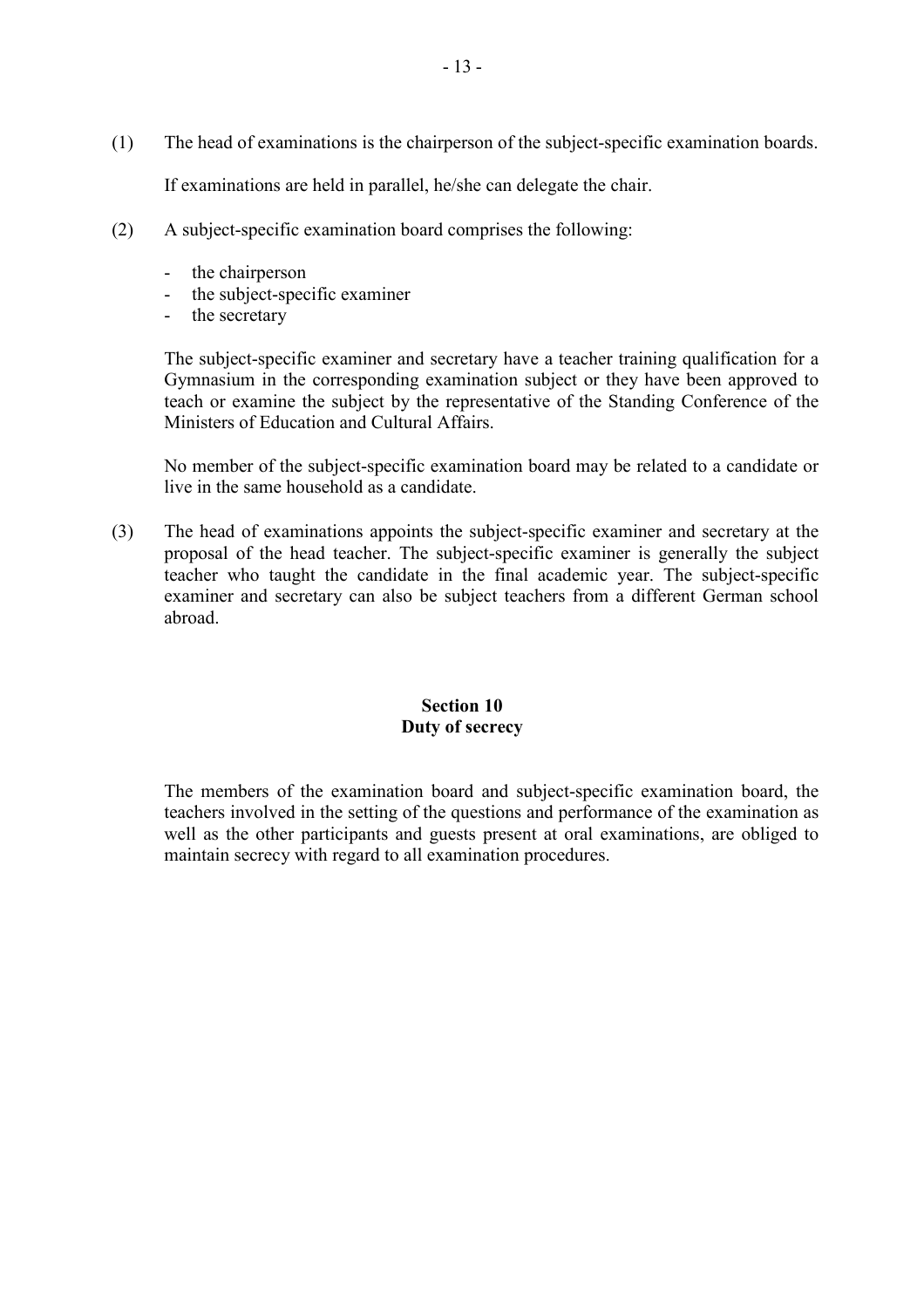# **III. Preparing the German International Abitur examination**

# **Section 11 Notification of the examination regulations**

 The pupils and their parents or legal guardians shall be informed of the examination regulations by the head teacher at the start of the antepenultimate academic year at the **latest** 

At the start of the final school year at the latest, pupils shall again be informed about the provisions of the examination regulations.

### **Section 12 Registering the examination**

- (1) The head teacher shall register the examination at the start of the first half-year of the final academic year, on 15 September at the latest (examination date T1 for a calendar year) and 15 March (examination date T2 for a calendar year) with the Secretariat of the Standing Conference of the Ministers of Education and Cultural Affairs through the official channels via the consular representative. The date of receipt by the Secretariat shall apply. The registration for the examination in accordance with Appendix 3 contains:
	- an application for the appointment of a head of examinations
	- information about the expected number of candidates, including a list of new pupils who have joined the school since the start of the introductory phase
	- a proposal for the dates of the written examination (see Section 20) and the oral examination (see Section 25)
	- notification that no member of the examination board or of a subject-specific examination board is related to a candidate and that no candidate is living in the same household as a member of the examination board
	- information regarding the first and last day of teaching and the holidays in the current academic year, as well as the number of days when there are no lessons in the second half of the academic year
- (2) The head of examinations shall set the dates for the examinations at the head teacher's proposal.

### **Section 13 Enrolling for the examination**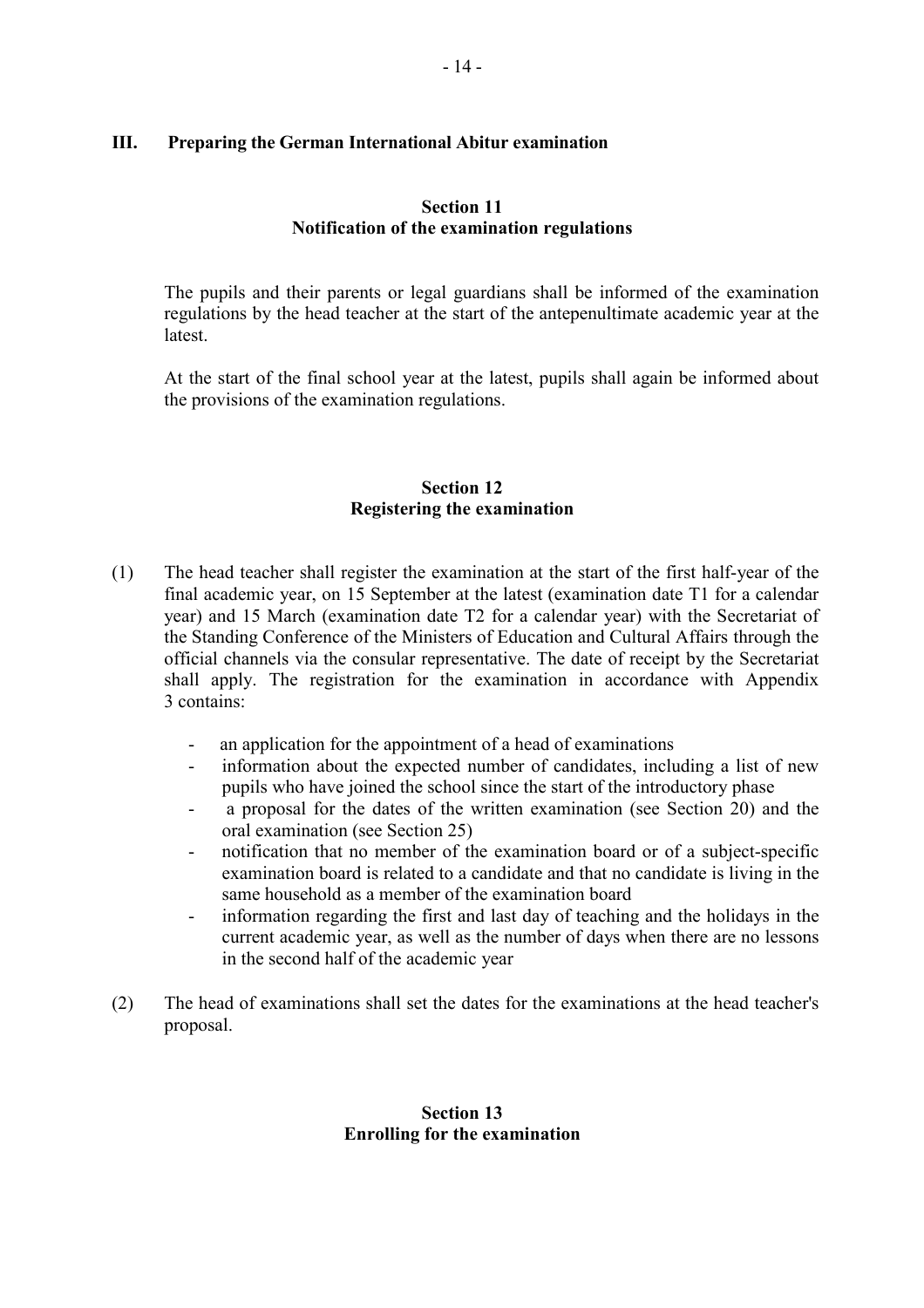- (1) Every pupil shall enrol for the examination with the head teacher at the start of the first half-year of the final academic year and shall hereby specify their written and oral examination subjects in accordance with Section 5. The form in accordance with Appendix 4 shall be used to enrol for the Abitur examination.
- (2) A curriculum vitae listing the educational pathway must be submitted with the enrolment form.
- (3) The documents from (1) and (2) together with any approval documents in the case of special regulations in accordance with Section 5 (6) are to be forwarded to the head of examinations after a review by the head teacher by 15 October (T 1) and 15 April (T 2) at the latest.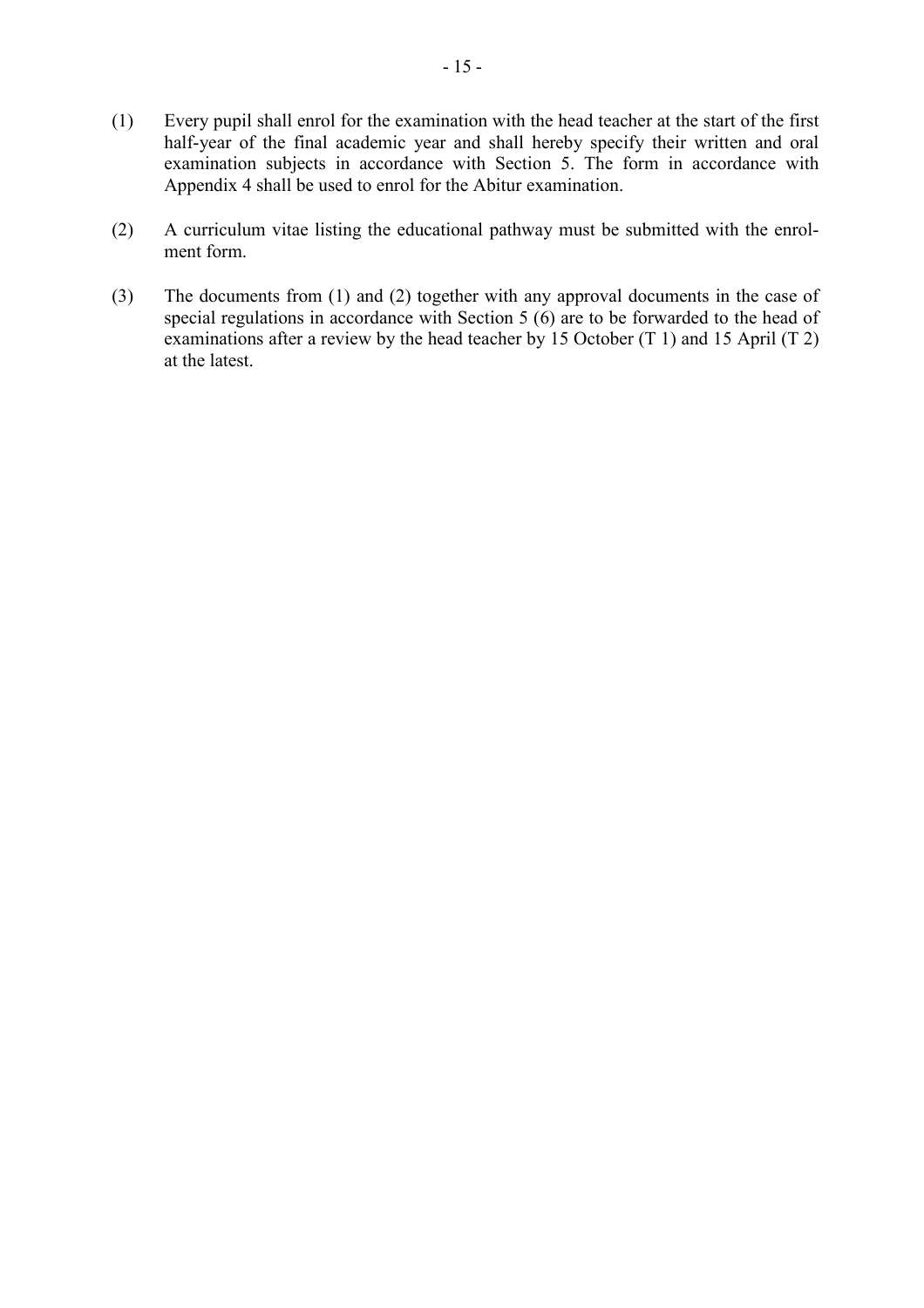# **IV. Admission to the German International Abitur examination**

# **Section 14 Admission to the written examination**

(1) After completion of the first half-year of the final school year, a decision is taken on the candidates' admission to the written examination in an admission meeting. The deputy head teacher, the upper level coordinator, the class teacher and all teachers who teach in the year taking examinations shall attend the admission meeting, which is held under the chairmanship of the head teacher.

A written record shall be kept of the results of this meeting; this shall be signed by the head teacher and by the secretary.

- (2) A requirement for admission to the examination is that the pupil
	- a) has been taught in each of the five examination subjects in at least one half-year of the introductory phase and continuously in the four half-years of the qualification phase and that the grade in none of the four half-years of the qualification phase in these subjects is "Very poor"
	- b) can satisfy the partial qualification Q in accordance with Section 7 (1), taking account of the best possible results in the second half-year of the last class level
	- c) can prove a second foreign language to the required extent

and

- d) has not exceeded the permissible length of stay in accordance with Section 16 (1).
- (3) In the case of binational qualifications, the Standing Conference of the Ministers of Education and Cultural Affairs can establish different regulations for admission to the written examination by way of derogation to Section 14 (2).
- (4) The pupils shall be notified of the results of the admission meeting on the written examination.

If a pupil is not admitted, the head teacher will also notify the parents or legal guardians named in the pupil's file immediately in writing of the grounds for the nonadmission in accordance with the provisions of the home state. This must be recorded in the files.

- (5) The head teacher shall hand over the following documents to the head of examinations immediately after the admission meeting:
	- an alphabetical list of candidates, their written and oral examination subjects as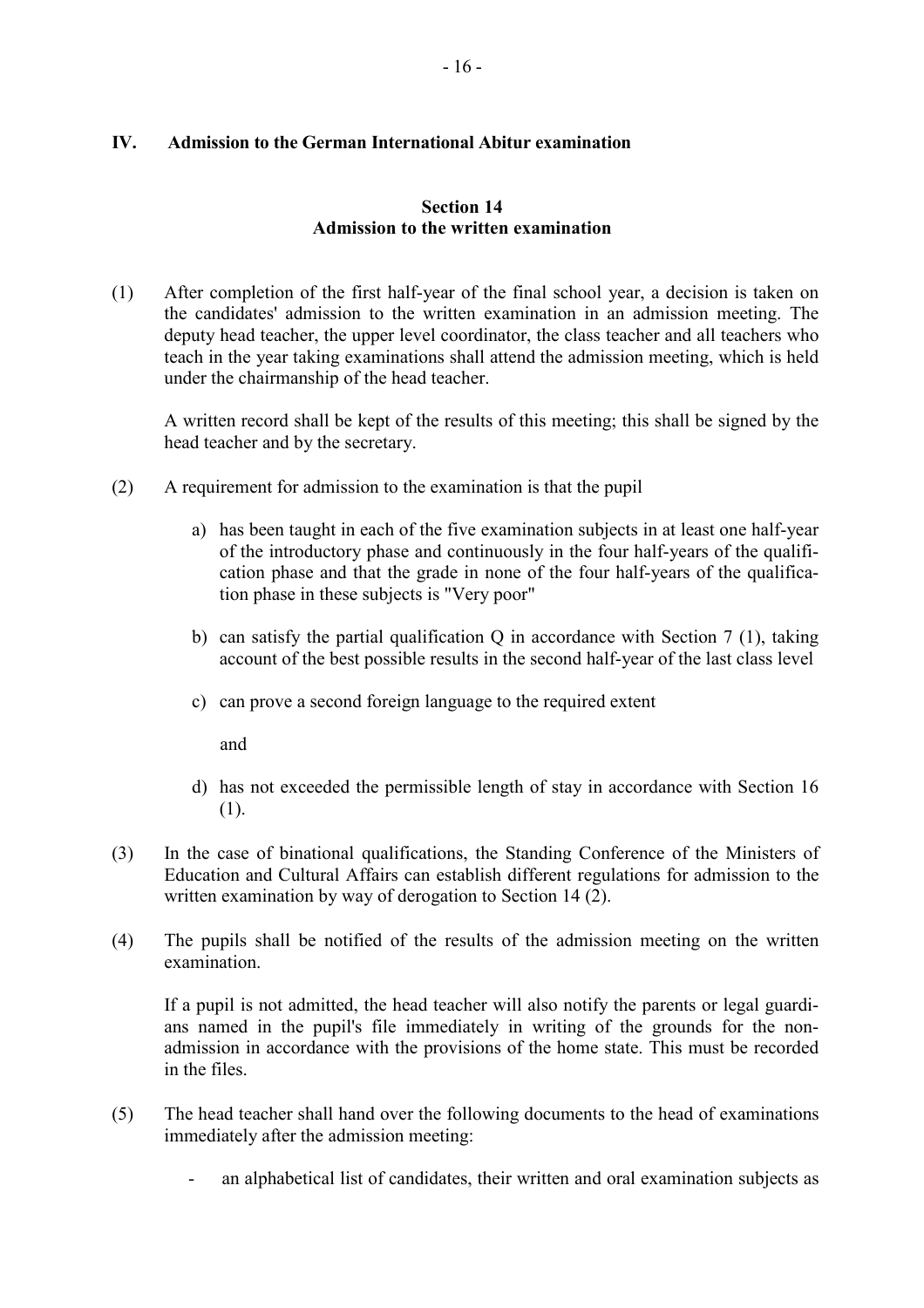well as the respective language of instruction and the half-year results achieved in the examination subjects up to the meeting; this is regulated in detail in the Guidelines for these Regulations

- notification of how many pupils in the final school year have not enrolled in the examination and how many pupils were not admitted to the written examination
- an overview of the written and oral examination subjects as well as the respective language of instruction and details of which subjects may be the responsibility of the partner country in accordance with Section 14 (3), in accordance with the specimen included in Appendix 5
- if necessary, applications by the school for the granting of measures in the sense of the compensation of disadvantages for individual pupils
- notification of which candidates can prove satisfaction of the requirements for the award of the Latinum (Latin proficiency).
- a report on the class as a whole.
- in the case of special regulations, a photocopy of the approval document (cf. Section 4 (11))
- the written record of the meeting in accordance with Section 14 (1)

The head of examinations is entitled to request further documents.

# **Section 15 Admission to the oral examination**

(1) After completion of the first half-year of the final school year, a decision is taken on the candidates' admission to the oral examination in an admission meeting. The deputy head teacher, the upper level coordinator, the class teacher and all teachers who teach in the year taking examinations shall attend the admission meeting, which is held under the chairmanship of the head teacher.

A written record shall be kept of the results of this meeting; this shall be signed by the head teacher and by the secretary.

As part of the admission meeting regarding the oral examination, it will be determined whether the candidate satisfies the partial qualification Q, and, if necessary, the point score **E I** for the partial qualification Q will be determined (in accordance with Section  $7(1)$  d)).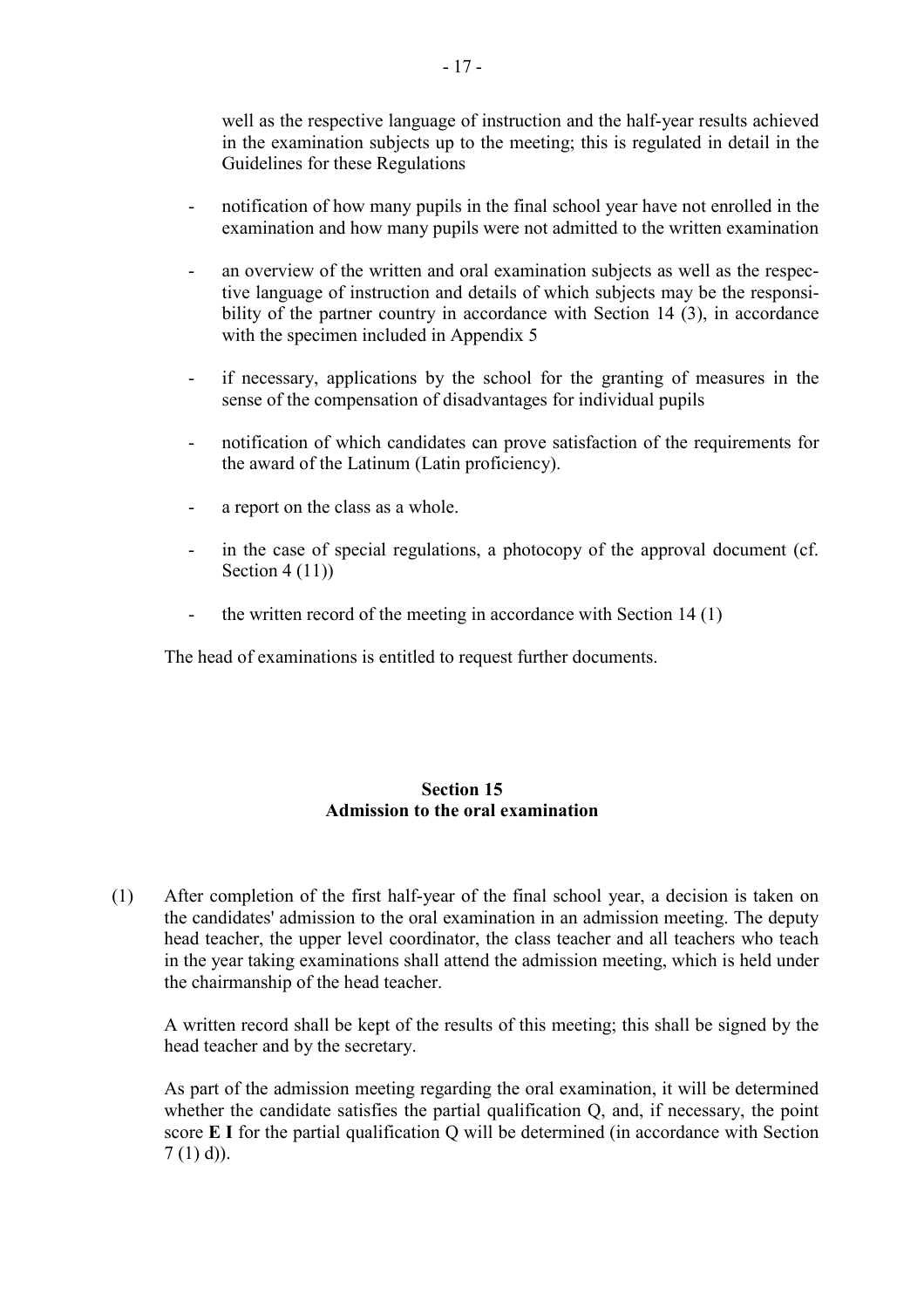- (2) A requirement for admission to the oral examination is that the pupil
	- a) satisfies the partial qualification Q

and

- b) can satisfy the partial qualification A, taking account of the best possible results in the oral examination.
- (3) In the case of binational qualifications, the Standing Conference of the Ministers of Education and Cultural Affairs can modify the regulations of Section 2 by a resolution.
- (4) The pupils shall be notified of the results of the admission meeting regarding the oral examination on the examination papers in accordance with Appendix 6. If a pupil is not admitted, the head teacher will notify the parents or legal guardians named in the pupil's file immediately in writing of the grounds for the non-admission. This must be recorded in the files.
- (5) The head of examinations must be given the following documents after the admission meeting:
	- the written record of the meeting in accordance with Section 15
	- the examination papers (in accordance with Appendix 6)

### **Section 16**

# **Procedure for repeating the qualification phase and in the event of non-admission, withdrawal or failure to complete the examination and renewed enrolment for the examination**

(1) The length of stay in the gymnasiale Oberstufe in accordance with the "Agreement for the Organisation of the gymnasiale Oberstufe at Upper Secondary Level" (the version in force of the resolution of the Standing Conference of the Ministers of Education and Cultural Affairs of 7 July 1972) is at least two, though a maximum of four years; the qualification phase can only be repeated at the end of an academic half-year.

A pupil for whom it becomes clear during the course of the qualification phase that they can no longer achieve admission to the Abitur examination shall be set back a whole year, provided this repeat year does not mean the maximum length of stay in the gymnasiale Oberstufe will then be exceeded. In the case of a withdrawal after the first half-year of the qualification phase, no further permission is required to transfer to the qualification phase.

If an Abitur examination is not passed, the length of stay can be exceeded for the period of one year that is needed to repeat the academic year.

A stay abroad that is approved by the head teacher will not be credited to the length of stay at the pupil's expense.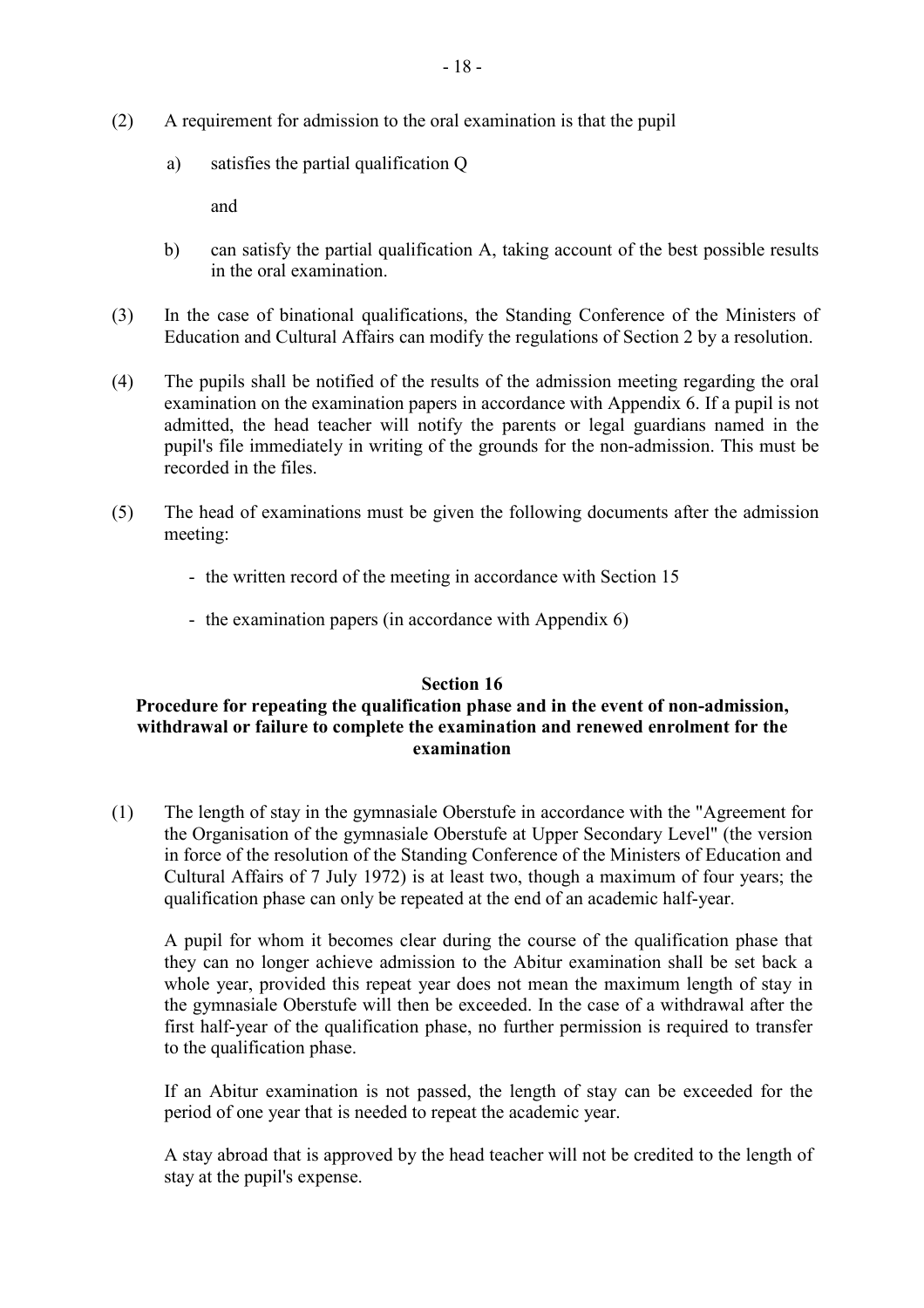Anyone who does not enrol for the examination after attending the gymnasiale Oberstufe (including the introductory phase) for three and a half years or has not satisfied the admission requirements within this period will have to leave the school. An exception is possible in justified individual cases. An exceptional approval shall be obtained by the head teacher from the chairman representing the Länder of the Joint Committee of the Federation and the Länder on School Affairs Abroad through the Secretariat of the Standing Conference of the Ministers of Education and Cultural Affairs.

- (2) Anyone not admitted to the written examination or who withdraws from the examination before the start of the written examination can repeat the second half-year of the penultimate school year and the first half-year of the final school year, provided the maximum length of stay is not exceeded.
- (3) Anyone not admitted to the oral examination or who withdraws from the examination after the meeting in accordance with Section 15 shall repeat the two half-years of the final school year, provided the maximum length of stay is not exceeded.
- (4) In the case of non-admission or withdrawal from the examination after the meeting in accordance with Section 14, the Abitur examination will be deemed to have been taken and not passed.
- (5) In the case of a repeat examination, only those results achieved during the repeat examination will be taken into account in the overall qualification.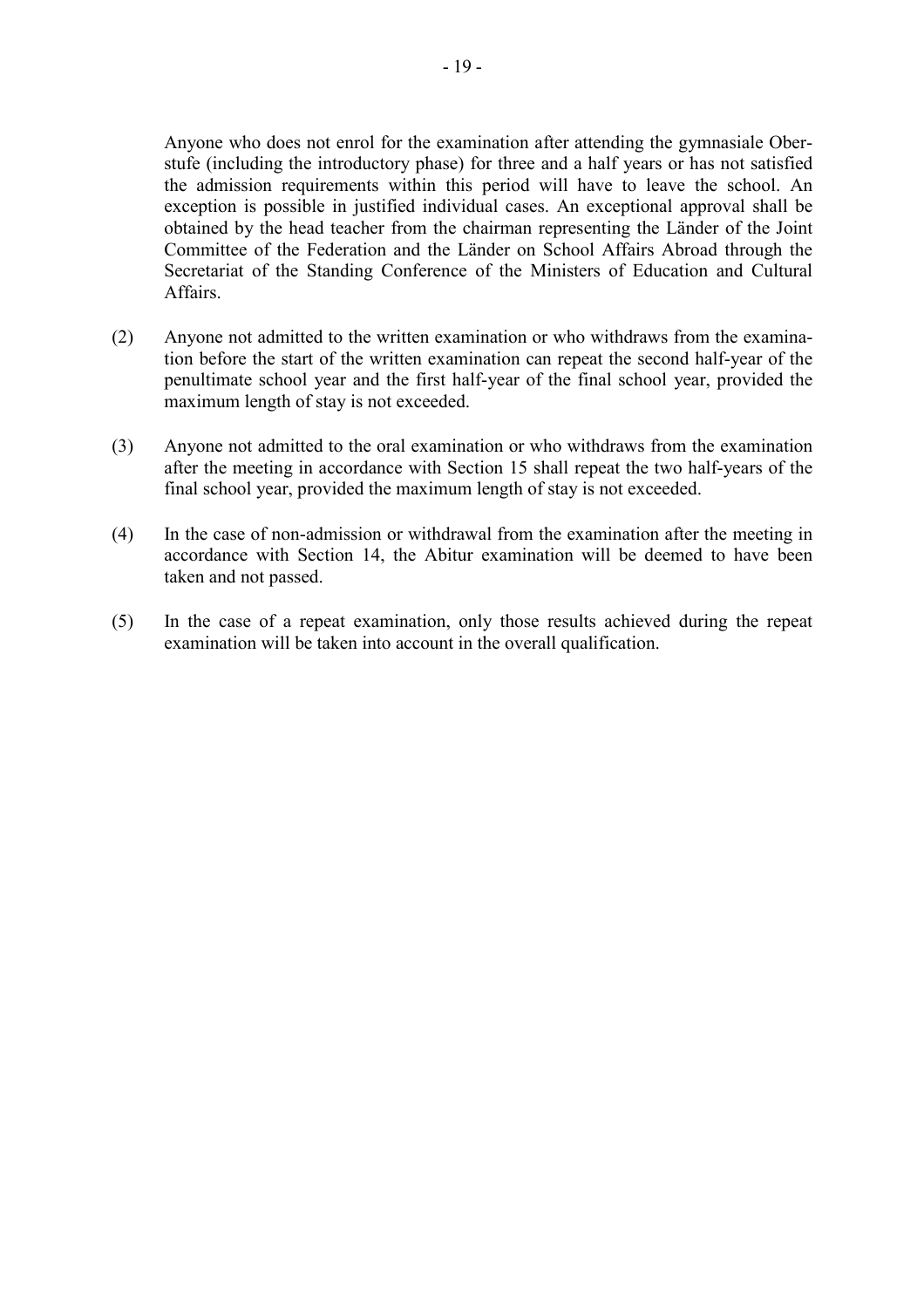# **V. Holding the German International Abitur examination**

# **Section 17 Requirements in the written and oral examinations**

(1) The questions should give candidates the opportunity to demonstrate their knowledge of the respective subject and methods, their ability to think independently and their power of judgement.

The questions may not be closely related to a question that has already been worked on and resolved or that has been prepared in the classroom so that independent work is required to answer them.

- (2) The questions must refer to the lessons given during the qualification phase and take suitable account of the subject areas covered in both school years as well as basic knowledge from earlier school years.
- (3) The formulation of the questions must be such that the candidates are able to demonstrate their knowledge, abilities and skills in all three requirement areas:
	- In requirement area I, the candidate must summarise facts and knowledge in the context of what has been learned, consolidate their understanding as well as use and describe learned and practised work techniques.
	- In requirement area II, the candidate must select, arrange, process, explain and present known facts in his/her own words under predetermined aspects in a context known through practice and independently transfer and apply what has been learned to comparable new contexts and facts.
	- In requirement area III, the candidate must process complex facts with the aim of developing independent solutions, arrangement or interpretations, conclusions, generalisations, reasoning and valuations. The pupils hereby independently select appropriate work techniques and methods to deal with the question, apply these to a new problem and reflect on their own procedure.

With regard to the subject-related presentation of the requirement areas, reference is made to the Uniform Examination Standards in the Abitur Examination (EPA) and the educational standards for the Allgemeine Hochschulreife.

(4) Partial questions do not necessarily have to be assigned to one specific requirement area. However, the required performance should be assigned predominantly to one requirement area.

The requirement areas are graded as an orientation so that the questions can be set with balanced requirements and in this way allow different performance requirements in the individual elements of a question to be classified according to the extent to which what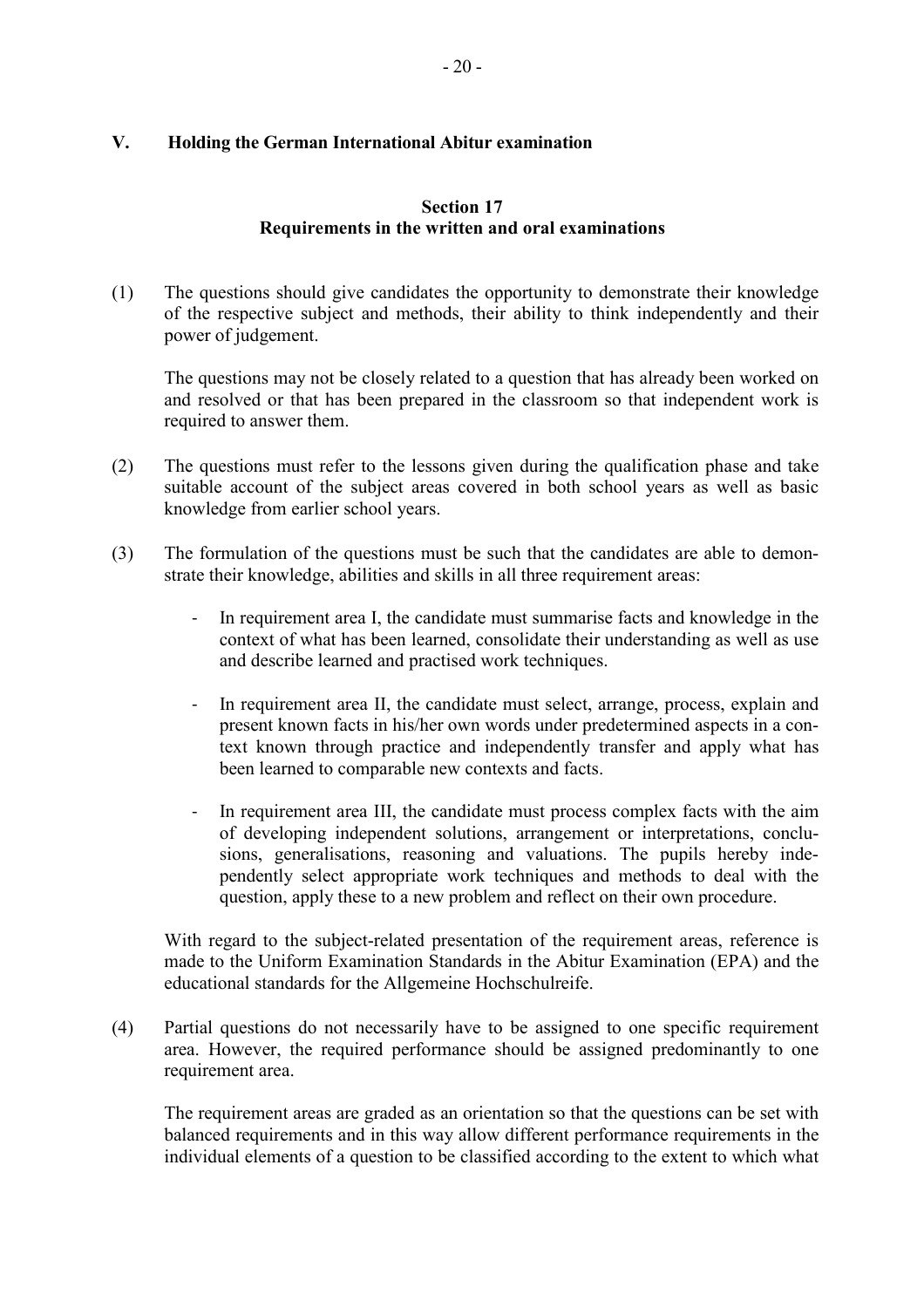has been learned is dealt with independently

(5) The primary focus of the examination performance to be produced should be on requirement area II. In addition, the requirement areas I and III should also be taken into account.

Greater emphasis should be placed on the requirement areas I and II in examination subjects at a basic level of educational requirement, and on requirement areas II and III in examination subjects at a higher level of educational requirement (German, mathematics, an advanced foreign/local language).

- (6) Candidates can be granted a compensation of disadvantages in individual cases on application. No deviation from the general principles performance assessment is planned. This is regulated in detail in the Guidelines for these Regulations.
- (7) If examination subjects are the responsibility of the partner country, the provisions of the respective country for the written final examination apply.

# **A. Written examination**

# **Section 18 Questions for the written examination**

- (1) The written examination questions can be compiled centrally, regionally or by the individual school. The requirements are set out by the Joint Committee of the Federation and the Länder on School Affairs Abroad.
- (2) The Guidelines for these Regulations, the version in force of the educational standards for the Allgemeine Hochschulreife of the Standing Conference of the Ministers of Education and Cultural Affairs, the version in force of the "Uniform Examination Standards in the Abitur Examination" (EPA) apply for the questions in the written examination for those subjects for which there are no "educational standards for the Allgemeine Hochschulreife of the Standing Conference of the Ministers of Education and Cultural Affairs", as well as the subject-specific information of the Joint Committee of the Federation and the Länder on School Affairs Abroad compiled on these bases apply for the questions in the written examination.
- (3) Each examination shall be set up in such a way that the candidates are able to demonstrate secure and well-structured knowledge, familiarity with the working methods of the subject, understanding and judgement, independent thought, a sense of context with regard to the subject and presentation skills.
- (4) Irrespective of any methodologically required examination focus, the questions for the written examination may not be limited to the subjects covered in a single half-year.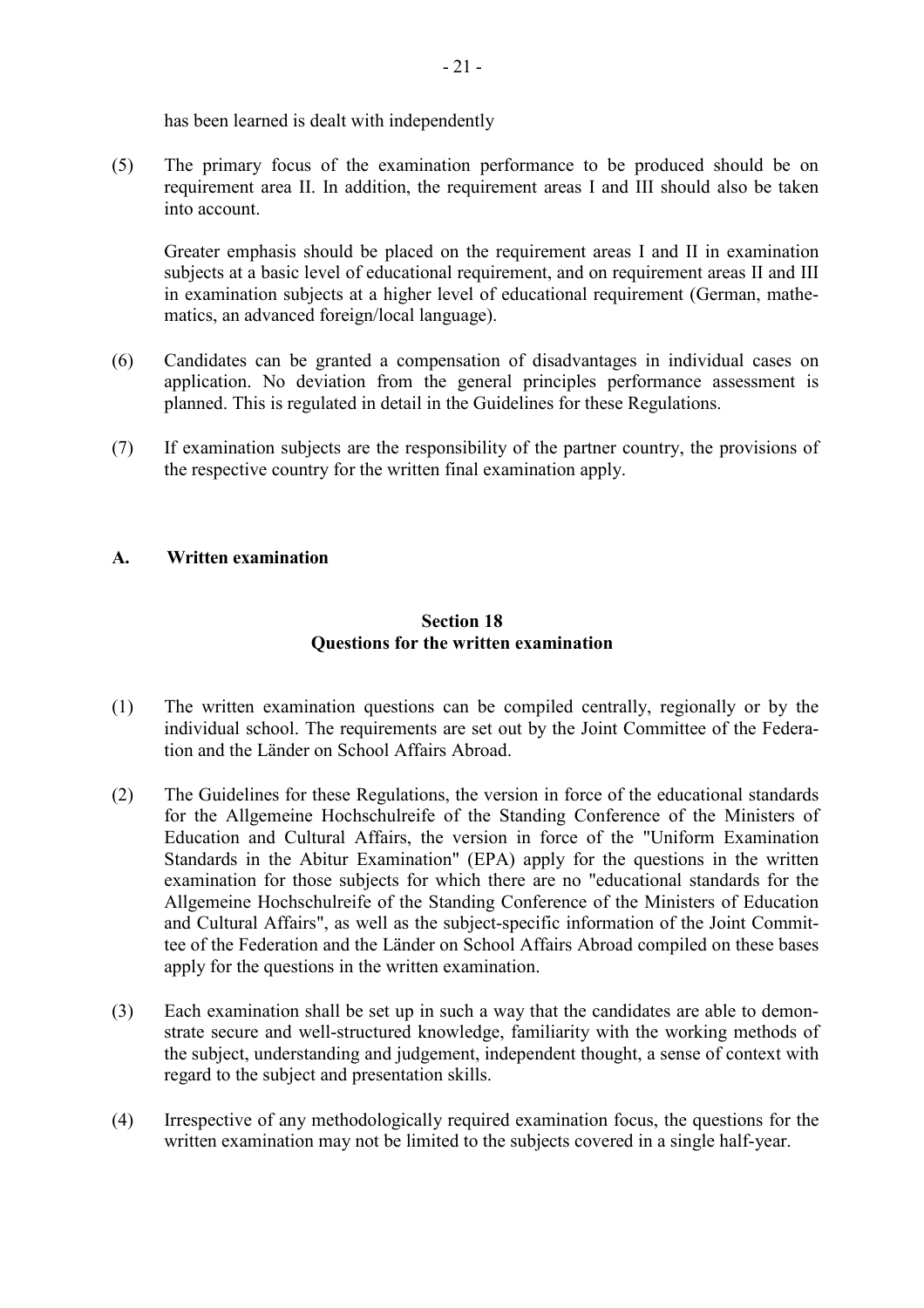(5) In bilingual examination subjects, each examination question contains German and foreign/local language parts of the question in roughly equal shares. This is regulated in detail in the Guidelines for these Regulations.

# **Section 19 Presentation and selection of proposed questions for the written examination**

- (1) The head teacher of a region coordinates the preparation of the proposed questions. Confidentiality has to be guaranteed. This is regulated in detail in the Guidelines for these Regulations. The responsible head teacher shall verify that the proposed questions comply with the provisions contained in these regulations as well as the provisions in the guidelines for these regulations, add a written comment confirming his/her approval and ensures that they are sent to the head of examinations in consultation with them while maintaining secrecy.
- (2) Explanatory comments for use of the candidates in answering the questions should be added to all proposed questions. Furthermore, the aids to be made available to candidates should be specified. The same aids should be allowed for answering the same questions.
- (3) Information about pupils' expected performance (expectations) and the assessment criteria should be submitted with each proposed question; reference should be made to the three requirement areas, in particular with regard to the performance assessments "good" and "adequate".

The requirement areas should be specified in the expectations.

- (4) The following must also be added to the proposed questions:
	- the declaration by the responsible head teacher that confidentiality is guaranteed
	- an overview of the lesson content of the qualification phase, including information about the texts dealt with in German and in the foreign languages
	- the topics of the written tests set thus far in the examination subjects in the qualification phase together with the grades list
	- if necessary, an application for an extension of the work time in accordance with Section 21 (3)
- (5) The head of examinations can modify the proposed questions, request new questions or can him/herself set other questions.
- (6) The head of examinations decides on the approval of the proposed questions and determines the questions to be presented to the candidates.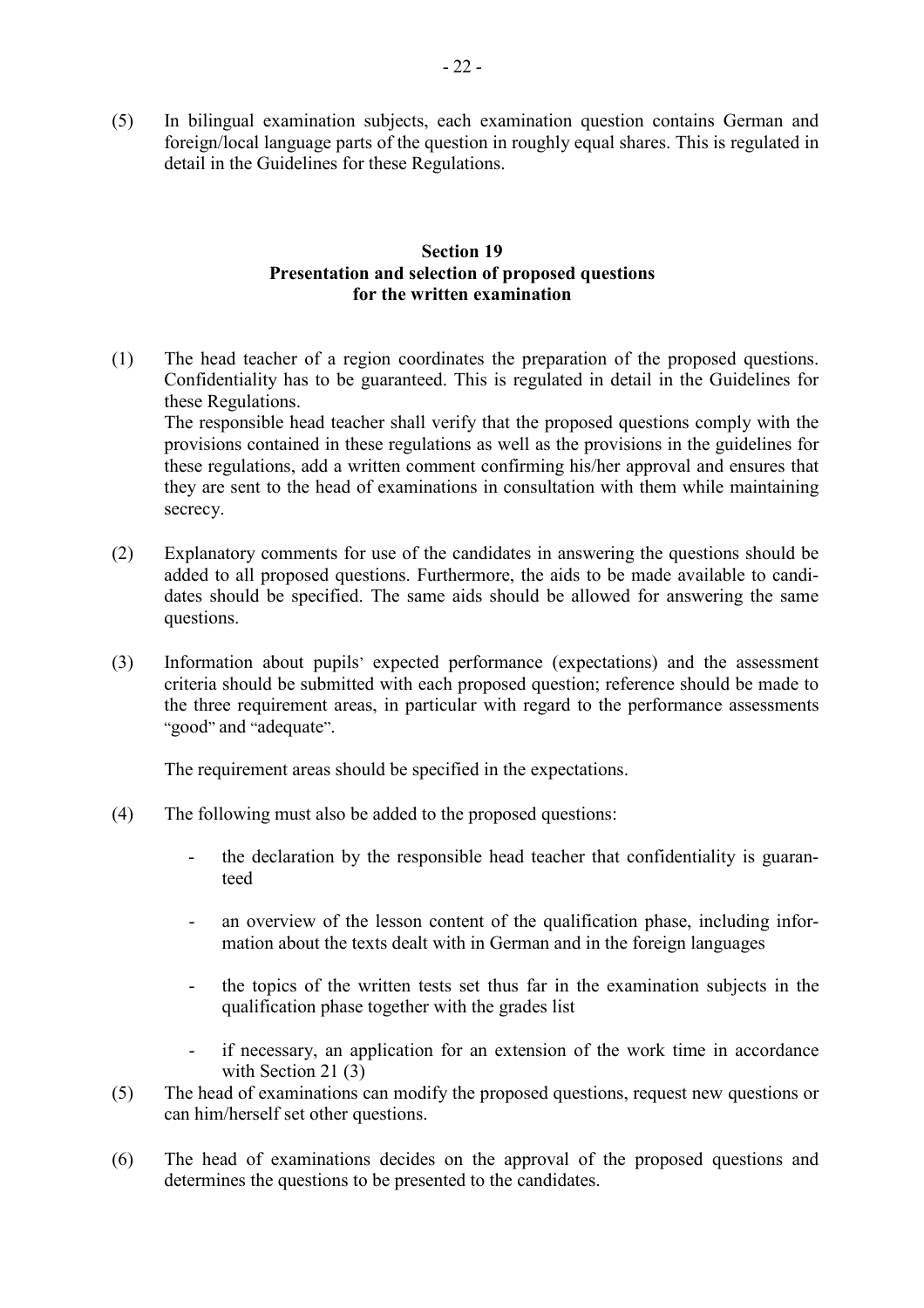Further details can be found in the Guidelines for these Regulations.

(7) It is the duty of the teachers and all head teachers to ensure that the candidates are only allowed to see the questions for the written examination at the start of the respective examination. Any clues given about the questions submitted will jeopardise the recognition of the examination. If there is any doubt about the confidentiality of the questions, the head of examinations must be notified immediately.

#### **Section 20 Date of written examination**

 The head of examinations shall determine the date of the written examination at the suggestion of the head teacher of the affected school.

# **Section 21 Procedure for written examination**

- (1) No later than the last day of school before the first written examination, the head teacher shall inform the candidates of the consequences of cheating (Section 34) or non-participation (Section 35).
- (2) The candidates shall answer the questions under continuous invigilation by teachers.

A candidate seating plan shall be made.

(3) The time allowed for written questions under German responsibility is as follows:

| a) In German                           | 4 hours |
|----------------------------------------|---------|
| b) In foreign languages/local language | 4 hours |
| c) In mathematics                      | 4 hours |
| d) In social sciences                  | 3 hours |
| e) In sciences                         | 3 hours |

In science subjects, the head of examinations can extend the available time by up to 60 minutes upon receipt of a valid application if this is necessary for examination questions in which the pupils have to conduct experiments.

(4) The work time starts as soon as the examination question has been presented or as soon as the teacher has finished conducting an experiment. In subjects in which the candidates select an examination question to deal with, the available time is extended by 15 minutes.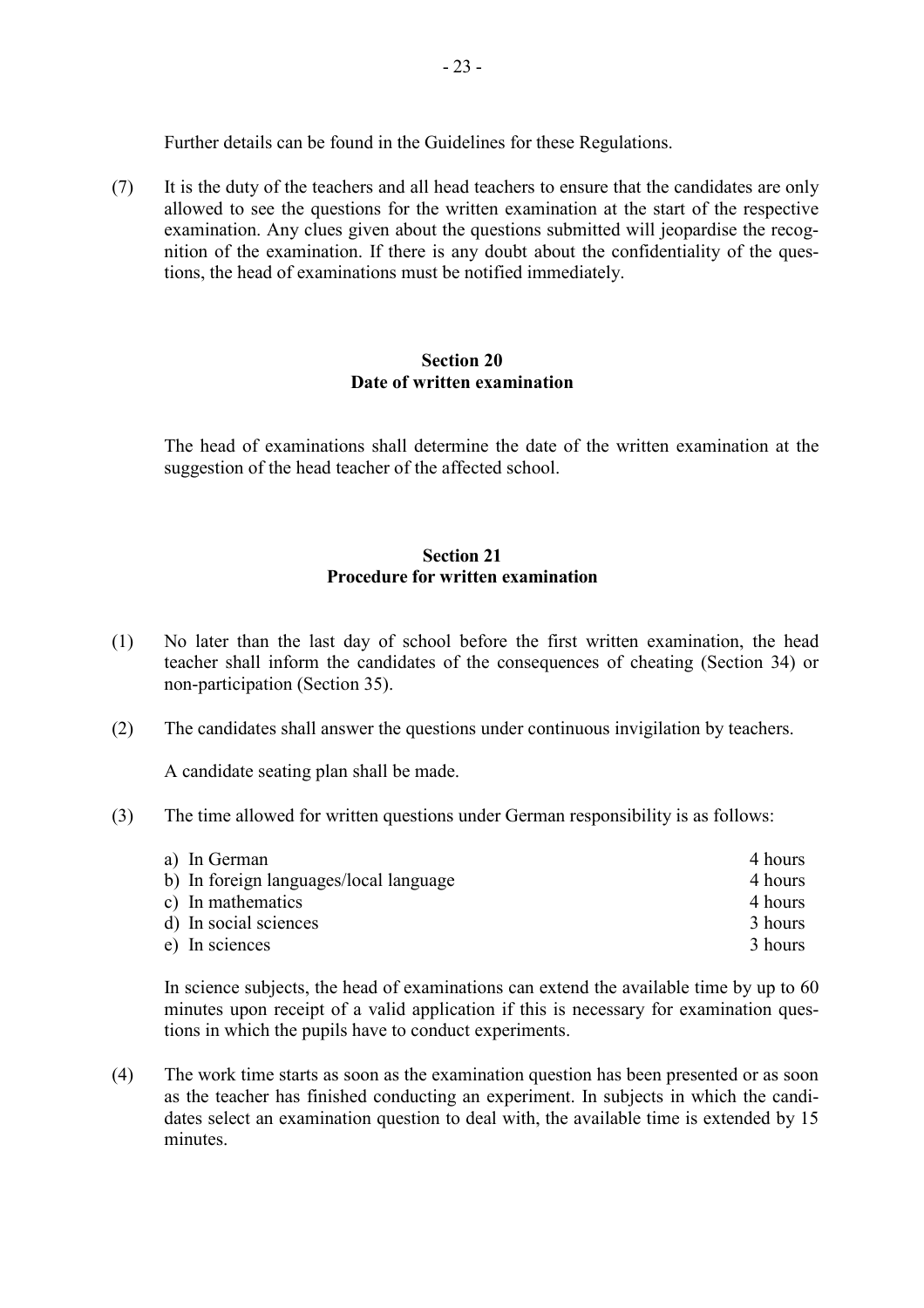The work time must be continuous without interruption.

- (5) Only paper bearing the stamp of the school may be used for answers and drafts.
- (6) Candidates who have completed their answer shall hand in all examination documents and leave the examination room.
- (7) A written record shall be kept of the written examination in accordance with the Guidelines for these Regulations.

# **Section 22 Marking, evaluating and assessing written work**

- (1) Marking the written papers is aimed at evaluating the solutions, study results or arguments put forward by the candidates, as well as the extent to which the solution resolves the question in hand or is impaired by errors of fact or logic. The strengths and weakness of the paper must be identified on a subject-specific basis and commented upon. Serious and frequent infringements of linguistic accuracy or poor presentation can lead to the deduction of 01 to 02 points in both German as well as foreign language and bilingual subjects in accordance with Section 3 (2). Specific criteria for linguistic accuracy apply to the subject of German and to foreign languages in accordance with the educational standards for the Allgemeine Hochschulreife.
- (2) In the case of pupils who are non-native German speakers, their linguistic competence can be taken into account with regard to the assessment of linguistic accuracy if the understanding is not impaired. Reason for a consideration must be given in the report.
- (3) The first corrector is generally the subject teacher who taught the candidate in the final academic year. The head of examinations appoints the second corrector at the proposal of the head teacher. The corrector can also be a subject teacher from a different German school abroad. Specifying a first or second corrector assumes that they have teacher training qualification for a Gymnasium in the corresponding examination subject (first to fifth) or that they have been approved to teach or examine the subject by the representative of the Standing Conference of the Ministers of Education and Cultural Affairs. The first and second corrector assess the work with a grade and a point score.

This is regulated in detail in the Guidelines for these Regulations.

- (4) An overall report about all examination papers in a subject shall be prepared by the first corrector. In particular, it shall contain information about the actual results compared with the expected results and reasons for any significant deviations between the overview of grades and the preliminary grades.
- (5) If, in exceptional cases, there is a deviation from the evaluation criteria submitted (cf. Section 19 (3)), reasons for this shall be given when the papers are submitted to the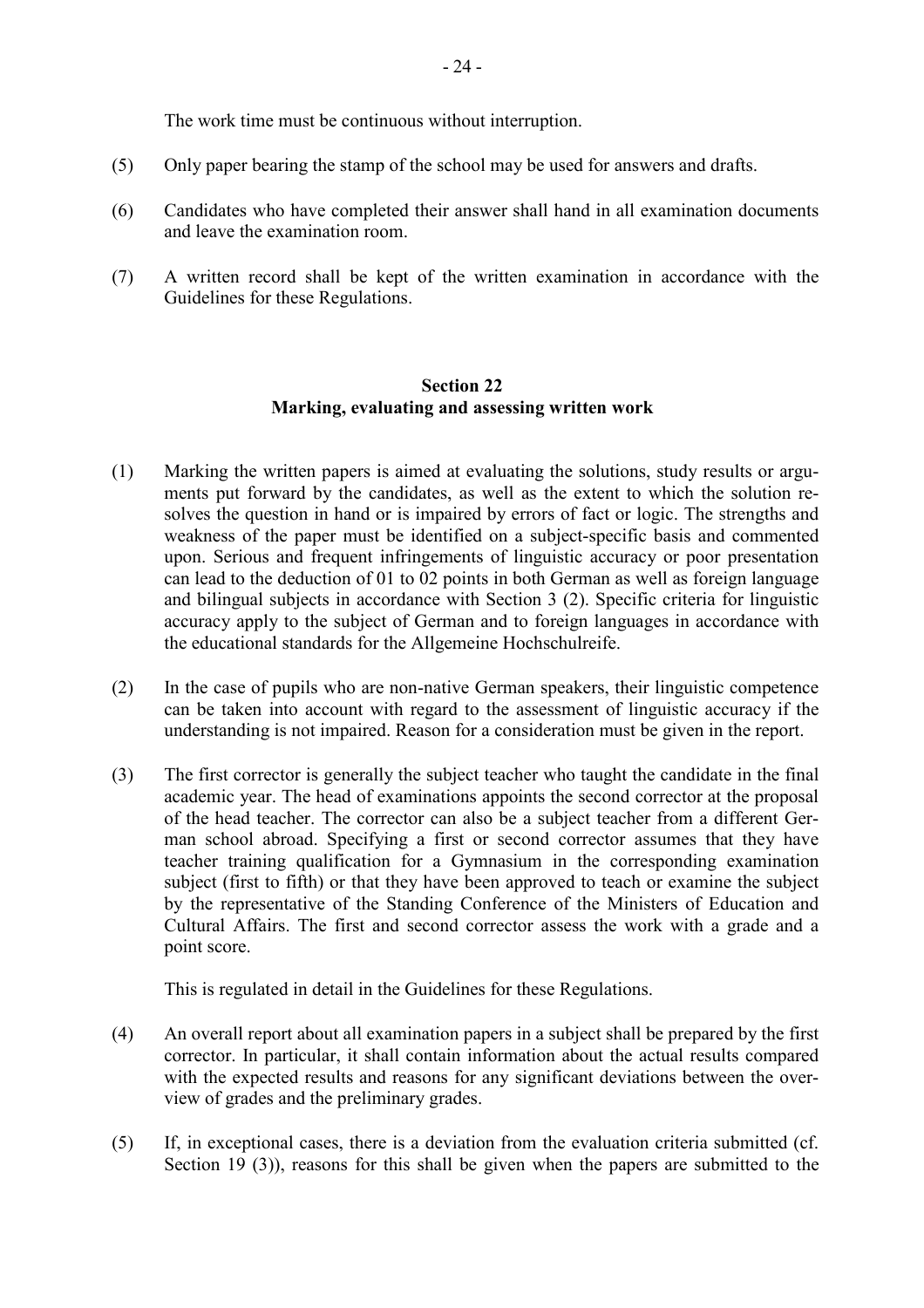head of examinations.

- (6) The head of examinations, who determines the final grade of the papers (cf. Section 30 (2)), is authorised to change proposed grades. If there is any doubt that individual or all papers have been completed independently, the head of examinations can declare any such papers invalid and set new questions. The measures taken shall be documented.
- (7) In the case of written examination subjects that are the responsibility of the partner country, the marking and assessment provisions of that country apply.
- (8) The version in force of the educational standards for the Allgemeine Hochschulreife of the Standing Conference of the Ministers of Education and Cultural Affairs, the version in force of the "Uniform Examination Standards in the Abitur Examination" (EPA) apply for the questions in the written examination for those subjects for which there are no "educational standards for the Allgemeine Hochschulreife of the Standing Conference of the Ministers of Education and Cultural Affairs", as well as the subject-specific information of the Joint Committee of the Federation and the Länder on School Affairs Abroad compiled on these bases apply for the evaluation and assessment of the written work in detail.

### **Section 23 Handover of examination papers**

 The written questions for the subjects under German responsibility shall be sent to the head of examinations in due time together with the relevant questions incl. expectations and an overall report about all examination papers in the individual subjects. The written record about the written examination shall be included.

### **B. Oral examination**

#### **Section 24 Subjects of oral examination**

- (1) The subjects of the oral examination are:
	- a) the fourth subject selected in accordance with Section 5
	- b) the fifth subject selected in accordance with Section 5
	- c) the three subjects of the written examination in accordance with Section 5
	- d) if appropriate, subjects that, in accordance with Section 5, have been approved as subjects for the oral examination as part of a special agreement with the host coun-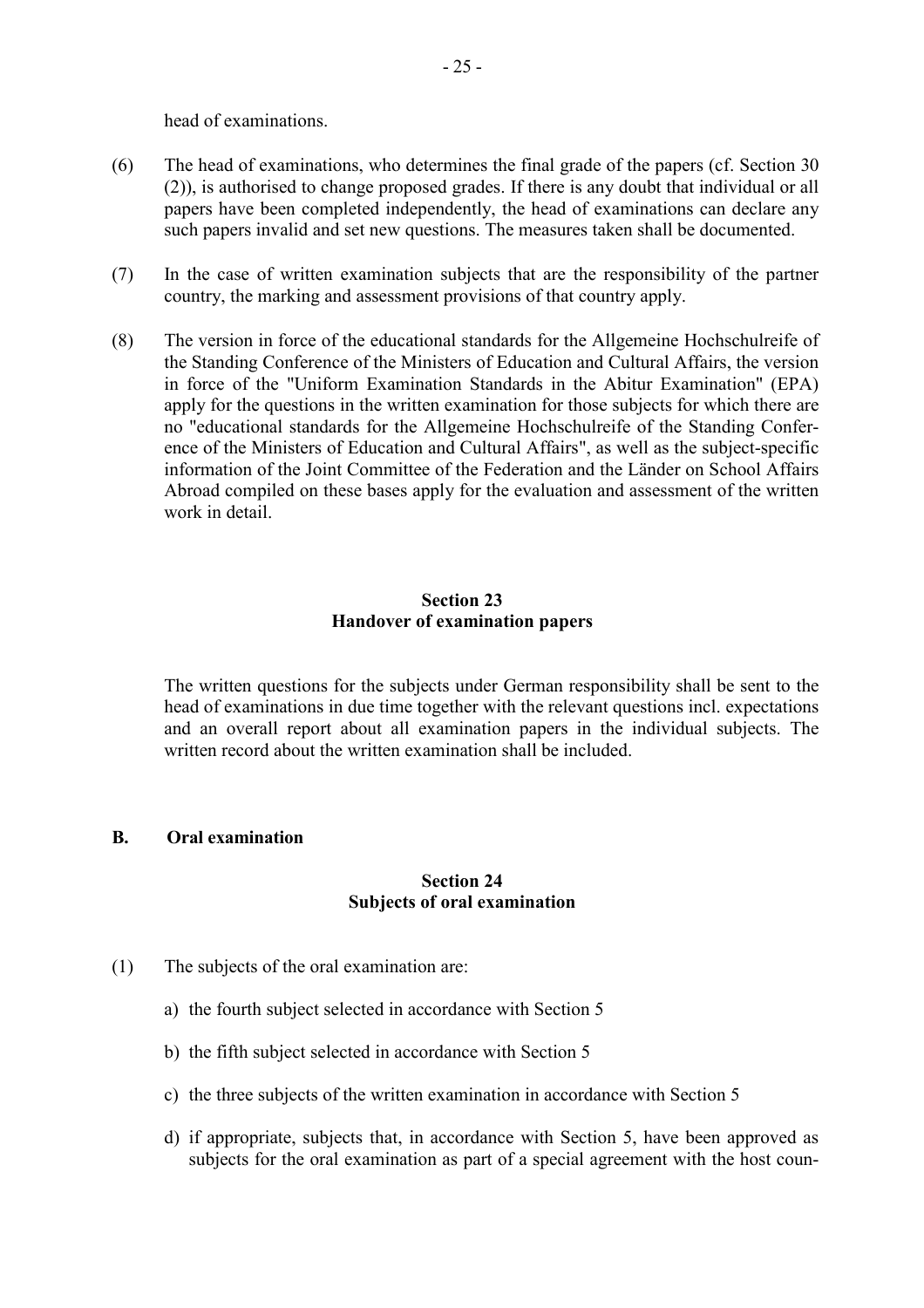try

(2) There is no exemption from an oral examination.

# **Section 25 Date of oral examination**

 The head of examinations shall determine the date of the oral examination at the suggestion of the head teacher.

# **Section 26 Preliminary meeting for the oral examination**

 Before the start of the oral examinations in the fourth and fifth subject, a preliminary meeting shall be held under the chairmanship of the head of examinations with the members of the subject-specific examination boards regarding the procedure and organisation of the oral examinations.

The dates of the examinations in the respective subjects will be determined in the preliminary meeting and then announced to the candidates.

# **Section 27 Procedure for oral examination**

- (1) The oral examinations in the subjects that the candidates have specified in accordance with Section 5 as the fourth and fifth subject of the Abitur examination shall take place before the Abitur examination meeting (Section 30) under the chairmanship of the head of examinations.
- (2) The oral examinations shall be conducted as individual or group examinations. If a group examination is chosen, it has to be ensured that the individual performance can be identified by limiting the size of the group and through the type of questions. Special regulations apply with regard to the organisation of the fifth examination subject. This is regulated in detail in the Guidelines for these Regulations.

The oral examination generally lasts 20 minutes. In the case of a group examination, the duration of the examination shall be extended from 20 minutes by another 10 minutes for each additional candidate.

(3) The candidates are obliged to be present on the specified examination dates. The head of examinations shall make the necessary arrangements for a candidate who was unable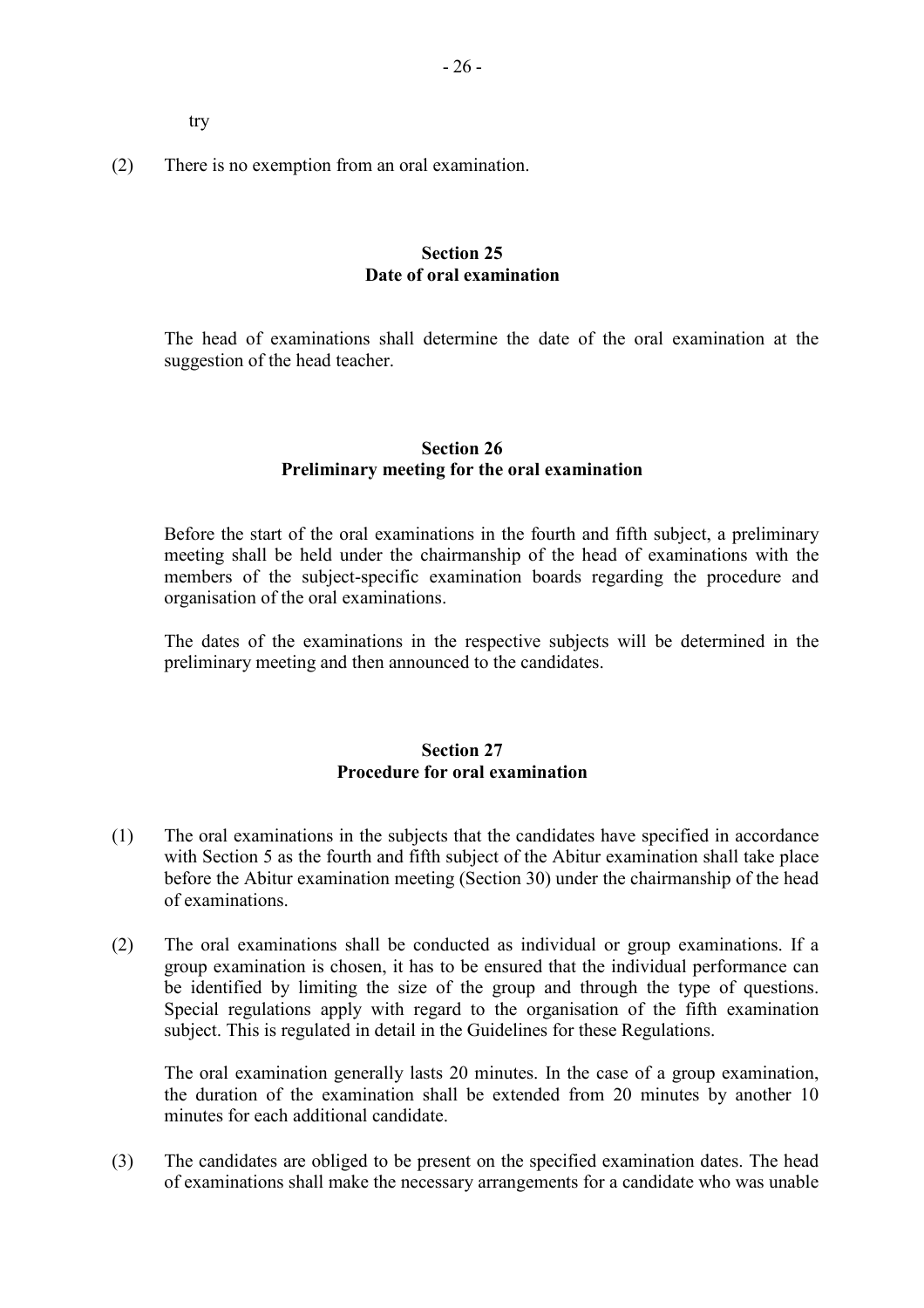to take or complete an examination.

(4) The candidates will prepare for the oral examination under the invigilation of teachers. The head teacher regulates the invigilation.

The preparation time is generally 20 minutes. The start and end for every candidate shall be note in the written record in accordance with the Guidelines for these Regulations.

With the approval of the head of examinations, up to 90 minutes can be granted for preparation in science subjects with experiment-based examination components and up to 180 minutes for preparation in artistic subjects with practical examination components.

The candidate can make notes for the examination during the preparation time.

Special occurrences in the preparation room shall be documented.

- (5) The oral examination shall generally be conducted by the subject-specific examiner (see Section 9 (3)). The chairperson is entitled to ask the candidate questions and to conduct the examination him/herself. The secretary is not entitled to ask questions.
- (6) The subject-specific examination board shall discuss the individual examination results.

The assessment of the oral examination with grade and point score will be determined by the chairperson of the subject-specific examination board taking account of the written record and at the proposal of the subject-specific examiner.

(8) A written record is to be prepared about the individual examination in accordance with the Guidelines for these Regulations stating the examination subject, name of the candidate, the subject-specific examiner and the secretary as well as the start and end of the examination and any special occurrences. The written record shall record the question, the way this was dealt with and the course of the discussion.

The information in the written record must be clear and comprehensible and also state and substantiate the results of the discussion.

The written record shall be signed by the chairperson of the examination, the examiner and the secretary.

(9) The agreed rules and regulations apply with regard to the subjects that are the responsibility of the partner country.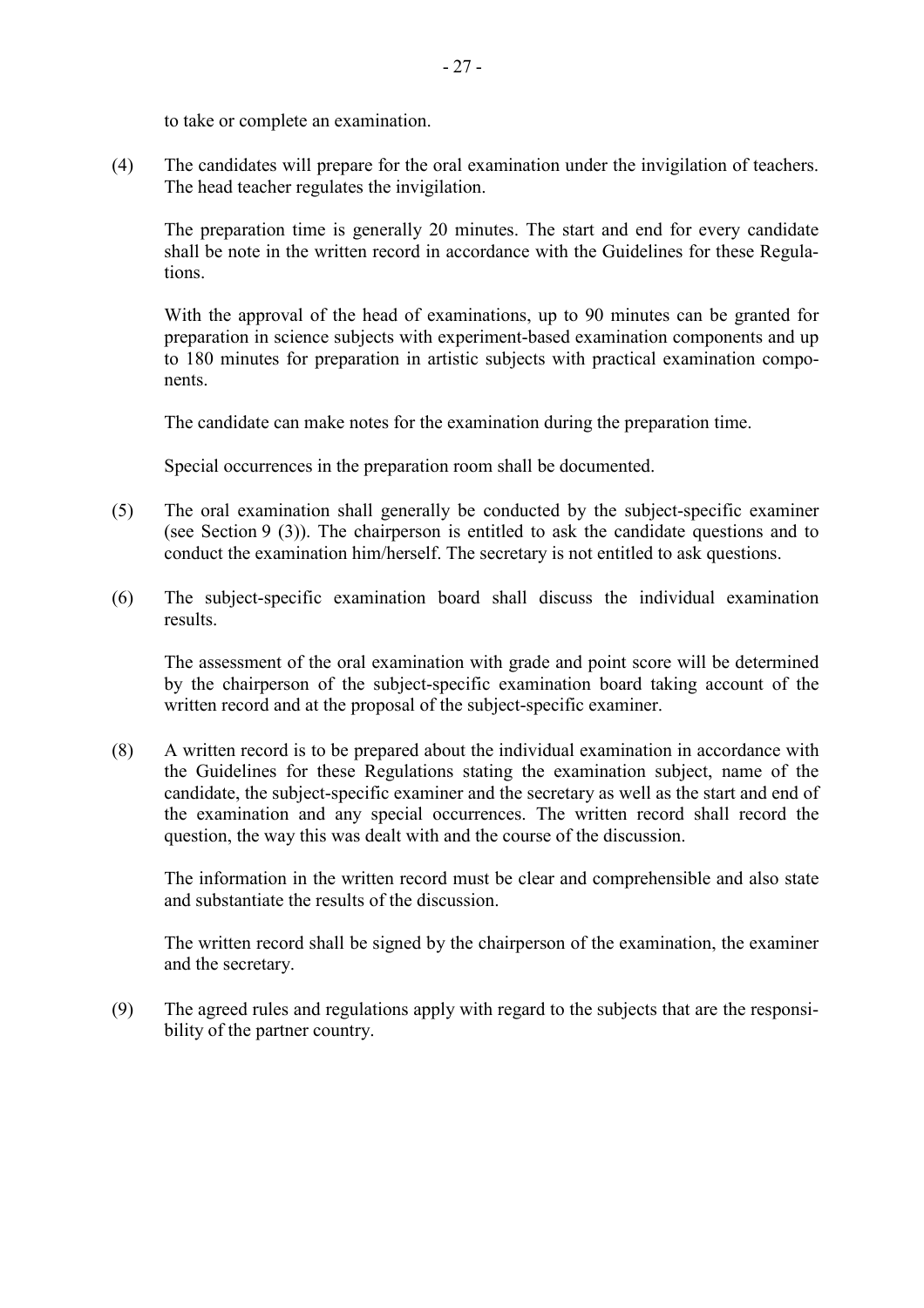#### **Section 28 Questions for the oral examination**

(1) A material-based question that is new for the candidate shall be posed in each examination and this shall be appropriate in terms of its contingency for the scope of an oral examination. The question is presented in writing. Texts and other templates are supplemented with instructions.

The length of a text should be appropriate for the amount of preparation time available.

(2) Each examination shall be set up in such a way that the candidate is able to demonstrate secure and well-structured knowledge, familiarity with the working methods of the subject, understanding and judgement, independent thought, a sense of context with regard to the subject and presentation skills.

Irrespective of any methodologically required examination focus, the oral examination may not be limited to the subjects covered in a single half-year. It may not be a repeat of the content of a written examination.

The requirements with regard to the question may not be set up in such a way as to aim for an evaluation of the candidate.

(3) The questions for the oral examinations shall be submitted to the head of examinations in good time before the start of the examinations. The head of examinations specifies the date of submission.

The subject-specific examiner shall add a brief explanation of the relation to the lessons taught and the expected performance to the question set with reference to the requirement areas.

The head of examinations decides which questions the individual candidates shall deal with at the proposal of the head teacher. The head of examinations can modify the proposed questions, request new questions or can him/herself set other questions.

- (4) In the examination, the candidates should first answer the prepared question independently in a coherent presentation. During the course of the examination, the discussion should clarify the wider factual context. This is regulated in detail in the Guidelines for these Regulations.
- (5) The examinations in the bilingual subjects shall be conducted in German and in the foreign/local language in roughly equal shares. This is regulated in detail in the Guidelines for these Regulations.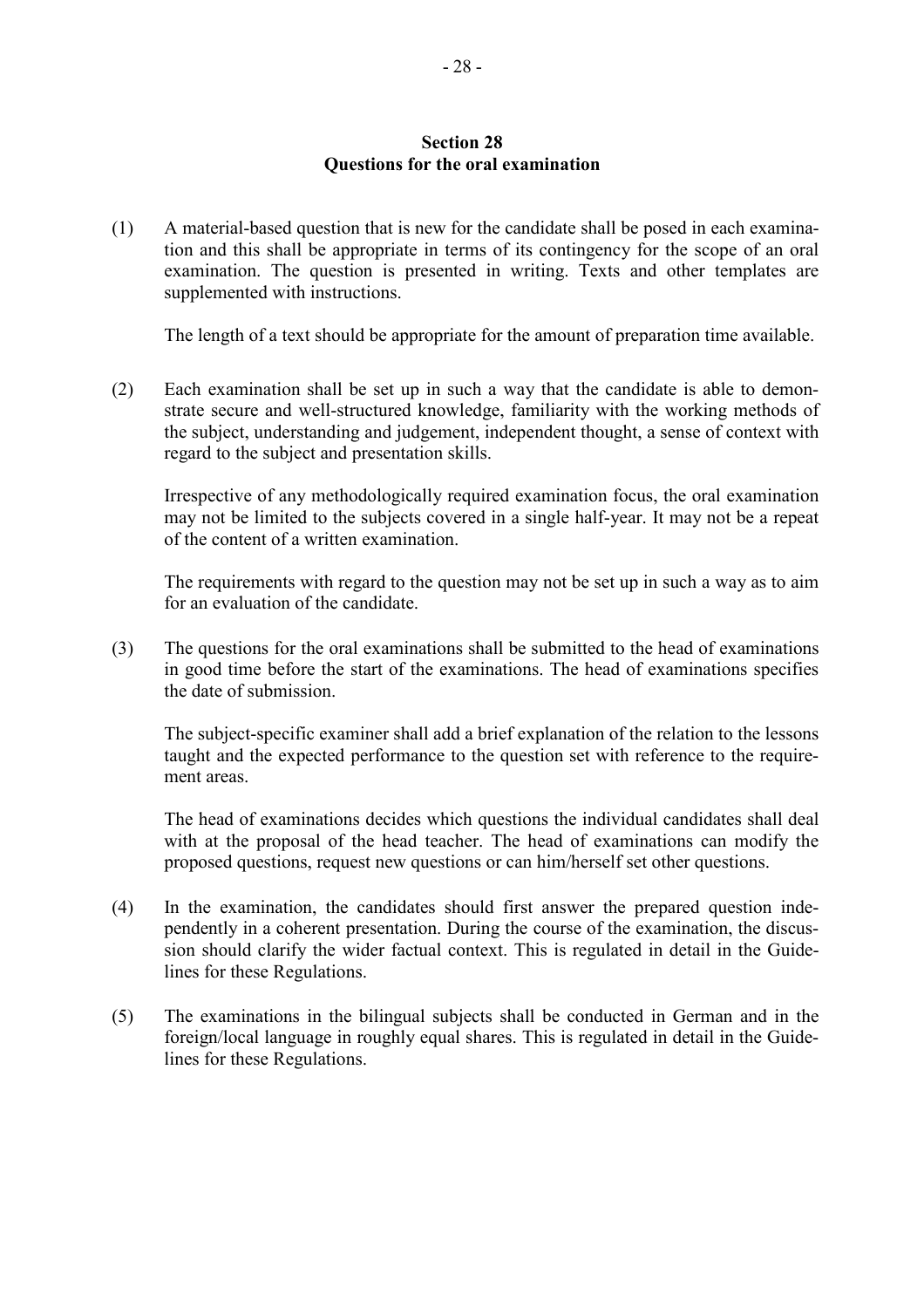# **Section 29 Participants in and guests at oral examinations**

- (1) Only persons who are not related to a candidate and do not live in the same household as a candidate may participate in oral examinations.
- (2) All in attendance are obliged to maintain secrecy in accordance with Section 10.
- (3) The participants are
	- a) the members of the examination board in accordance with Section 8 (1)
	- b) the members of the subject-specific examination boards in accordance with Section 9 (2)
	- c) generally, the other teachers at the school who are on secondment from the Federal Republic of Germany
	- d) in the case of binational qualifications, the partner country's representative responsible for the examinations as necessary

Teachers at the school who are not on secondment from the Federal Republic of Germany and who are not members of the examination board or of a subjectspecific examination board can also take part in oral examinations.

- (4) The head of examinations shall decide on the presence of guests at oral examinations.
- (5) With the approval of the head of examinations and the candidate, up to two pupils from the last but one academic year who are not related to the candidate and who do not live in the same household as the candidate may participate in an oral examination as guests.
- (6) Participants (see (3)) in the examinations may attend the overall examination including the discussion of the examination results without having any influence on the considerations. The guests (see (4) and (5)) shall leave the examination room before any discussions.

# **Section 30 Abitur examination meeting**

(1) Following the oral examination in the fourth and fifth examination subject, the Abitur examination meeting is held under the chairmanship of the head of examinations, which is attended by the members of the examination board and the subject-specific examination boards as well as the other class subject teachers. Reference is made to the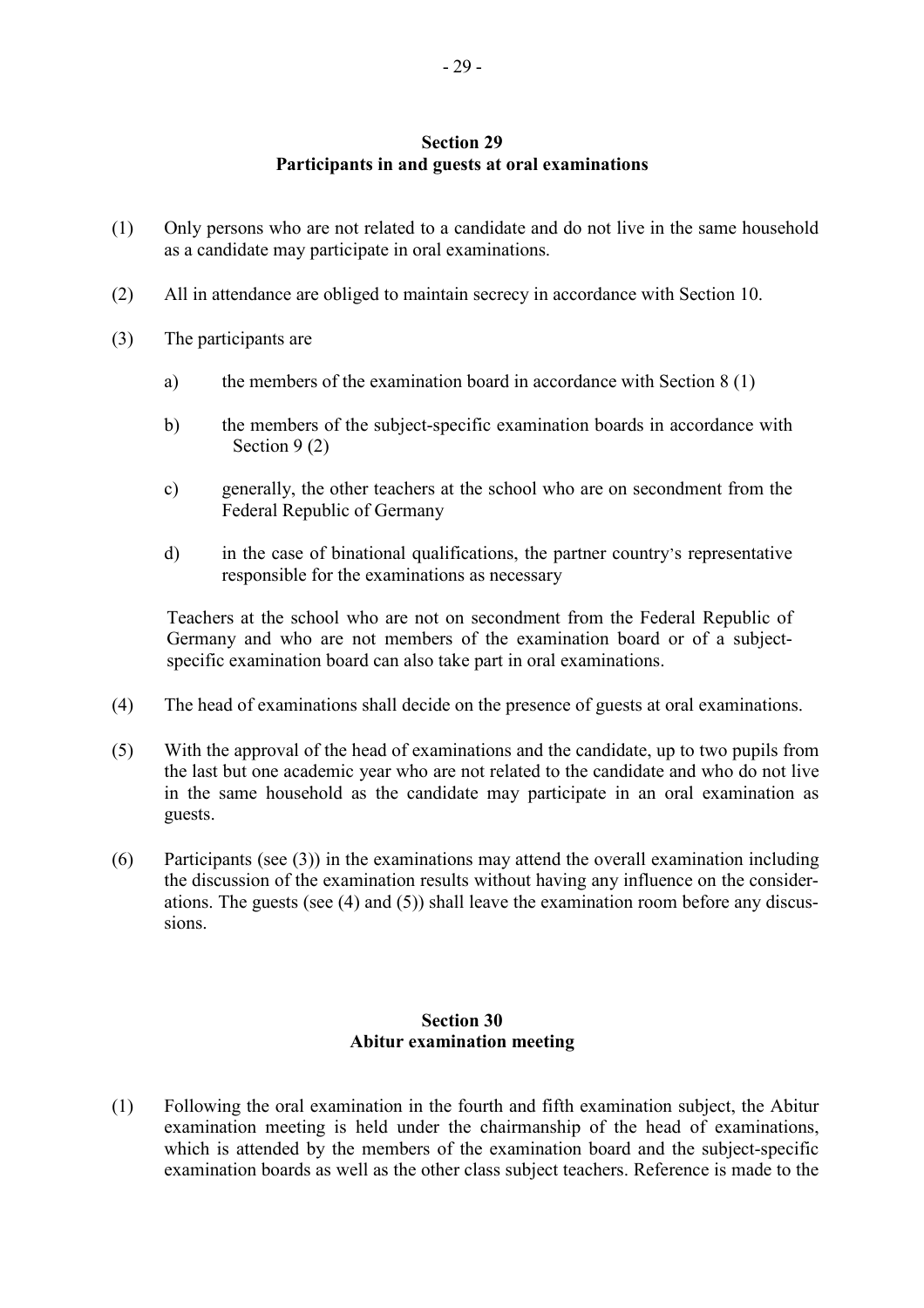duty of secrecy in accordance with Section 10.

- (2) The head of examinations shall comment on the year taking the examinations and on the written questions and examination papers. The grades for the written examination papers shall be finalised.
- (3) The results of the oral examination in the fourth and fifth examination subject will be discussed for each candidate and determined by the head of examinations.
- (4) After consulting the meeting, the head of examinations shall determine in which subjects of the written Abitur examination additional oral examinations are to be set for which candidates
	- a) Additional oral examinations shall be set when the conditions of the examination area (Section 7 (2)) have not yet been fulfilled but when it seems likely that the candidate will pass the Abitur examination by taking further examinations.
	- b) In addition, the head of examinations can set further additional examinations in the subjects of the written Abitur examination after consulting the meeting members.
- (5) An oral examination in the written examination subjects shall not be set if, on the basis of the results of the written examination and the completed parts of the overall qualification, it is no longer possible for the candidate to pass the Abitur examination, even after attaining the highest point score in further examinations. In this case, the candidate has failed the Abitur examination.
- (6) A written record shall be kept of the Abitur examination meeting. This will be signed by the head of examinations and the secretary.

# **Section 31 Notification of candidates after the Abitur examination meeting**

- (1) After the Abitur examination meeting, each candidate shall be given the examination papers (in accordance with Appendix 6) informing him/her of the following:
	- a) the total point score for the partial qualification in area Q
	- b) the results of the written examination papers
	- c) the total point score for the previous partial qualifications in area A
	- d) the result of the oral examinations in the fourth and fifth examination subject
	- e) any additional oral examinations in the subjects of the written examinations

The examination papers shall be handed out at a meeting of the candidates.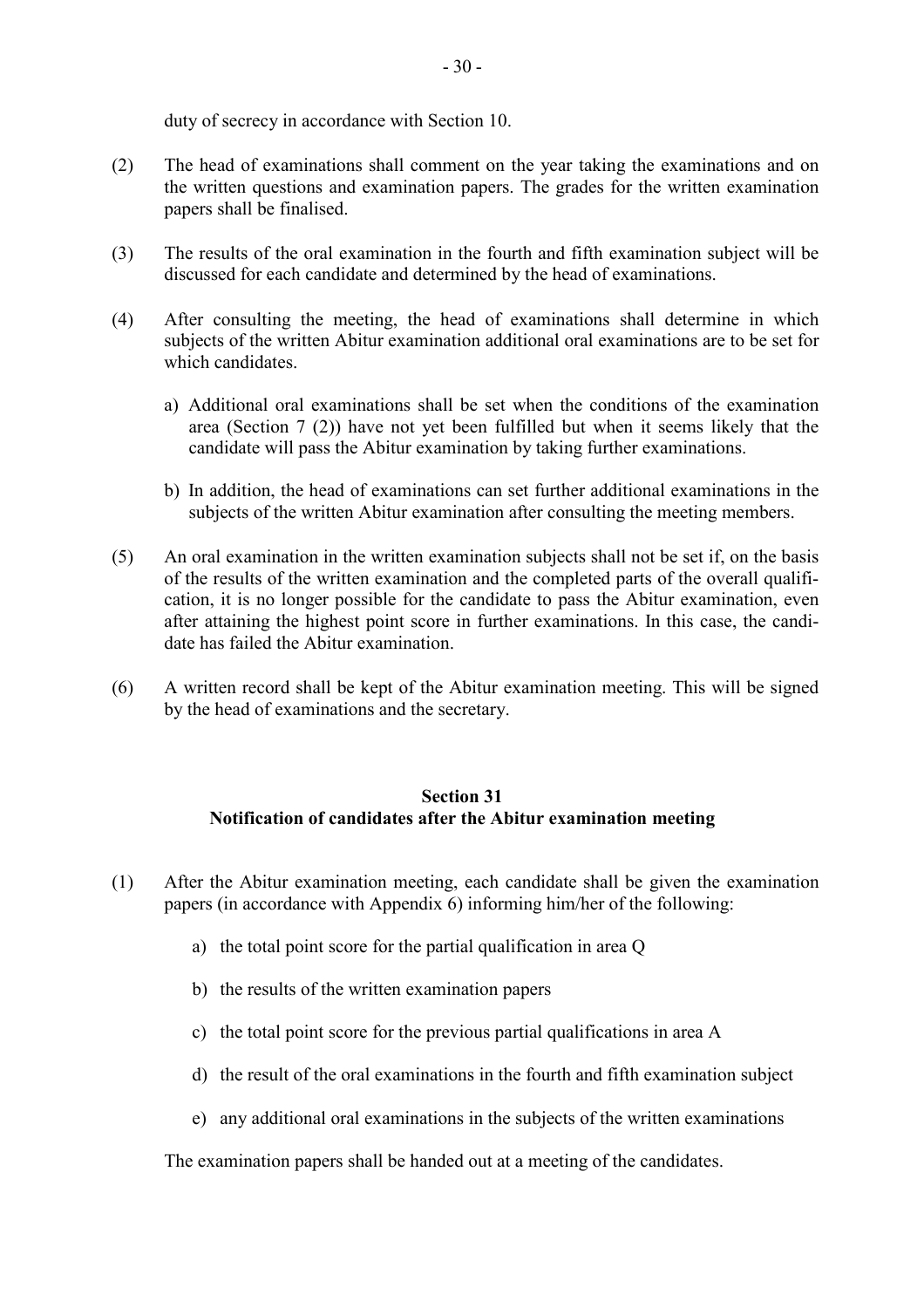(2) The head teacher shall inform the candidates that they are obliged to find out about the date of their relevant oral examination.

# **Section 32 Additional oral examination in the first to third examination subject**

- (1) The additional oral examinations in the subjects of the written Abitur examination that fall under German responsibility shall start on the second working day after the Abitur examination meeting. The head teacher shall announce the examination schedule in due time.
- (2) If, in accordance with Section 30 (4) a), oral examinations are set in the written examination subjects, these shall only be taken as are necessary to pass. (cf. Section 7 (2) and (3)).

As soon as the conditions for a pass have been met, the candidate shall be informed accordingly.

If it is established that the conditions to pass the examination can no longer be met, the examination shall be terminated. In this case, the candidate has failed the Abitur examination.

# **Section 33 Additional oral examinations in the subjects of the written examination at the request of candidates**

(1) The candidates can enrol in a maximum of two additional oral examinations in the subjects of the written Abitur examination that fall under German responsibility and in which no oral examination has been set in accordance with Section 30 (4).

They must be given an opportunity to seek advice at the school in this regard.

(2) The written notification of the intention to take additional oral examinations must be received by the head teacher no later than 12.00 of the working day following the Abitur examination meeting.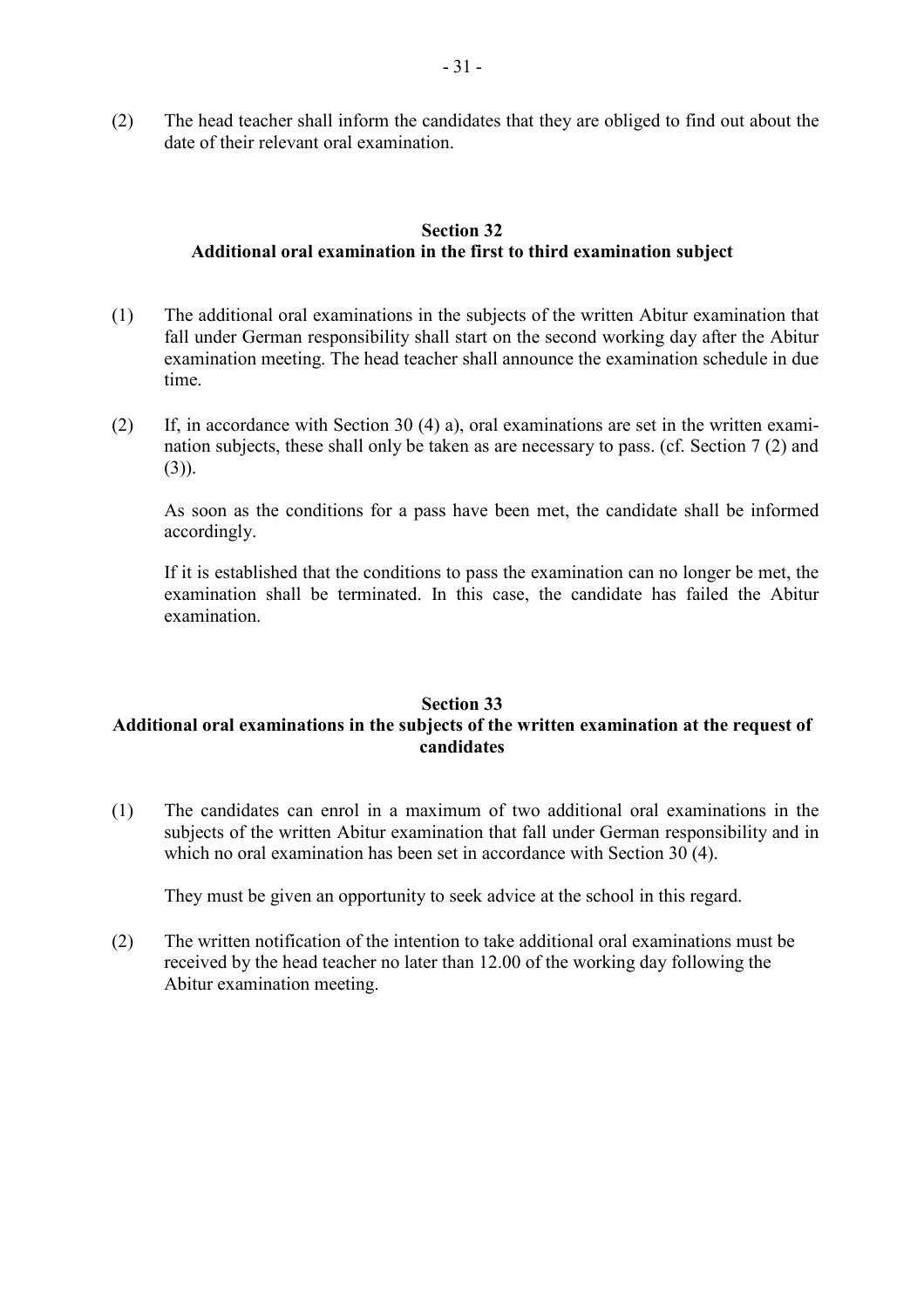# **VI. Procedure in the event of cheating and non-participation**

# **Section 34 Cheating and other irregularities**

- (1) a) If the candidate cheats, attempts to cheat or assists someone else to cheat during an examination the written examination will be evaluated with 0 points in the corresponding subject. Having unauthorised aids ready after the start of an examination will be regarded as an attempt at cheating.
	- b) In particularly serious cases the Abitur examination is to be graded as "failed".
	- c) If a case of cheating is subsequently discovered up to a year after the examination certificate has been issued, the procedure is the same as under (1) a). The examination certificate is to be seized and corrected accordingly.
	- c) Anyone who perpetrates repeated cheating, an attempt to cheat or assists someone else to cheat will be permanently excluded from the Abitur examination and will have to leave the gymnasiale Oberstufe.
	- e) If cheating or any other irregularity is determined, the head teacher shall take the necessary measures in agreement with the head of examinations. The decision lies with the head of examinations in particularly serious cases.
- (2) In the event of cheating, an attempt to cheat or assisting someone else to cheat during the oral examination, the provisions set out in section 34 (1) shall apply accordingly.
- (3) If, in a written or oral examination, the candidate refuses to take the examination or otherwise withdraws from the assessment of performance or hinders the performance of the examination, no performance can be assessed. In this case the examination will be graded with 0 points.

In repeated cases, the candidate will be permanently excluded from the Abitur examination and will have to leave the gymnasiale Oberstufe.

(4) The head teacher shall inform the pupils of these regulations separately before the start of the examination.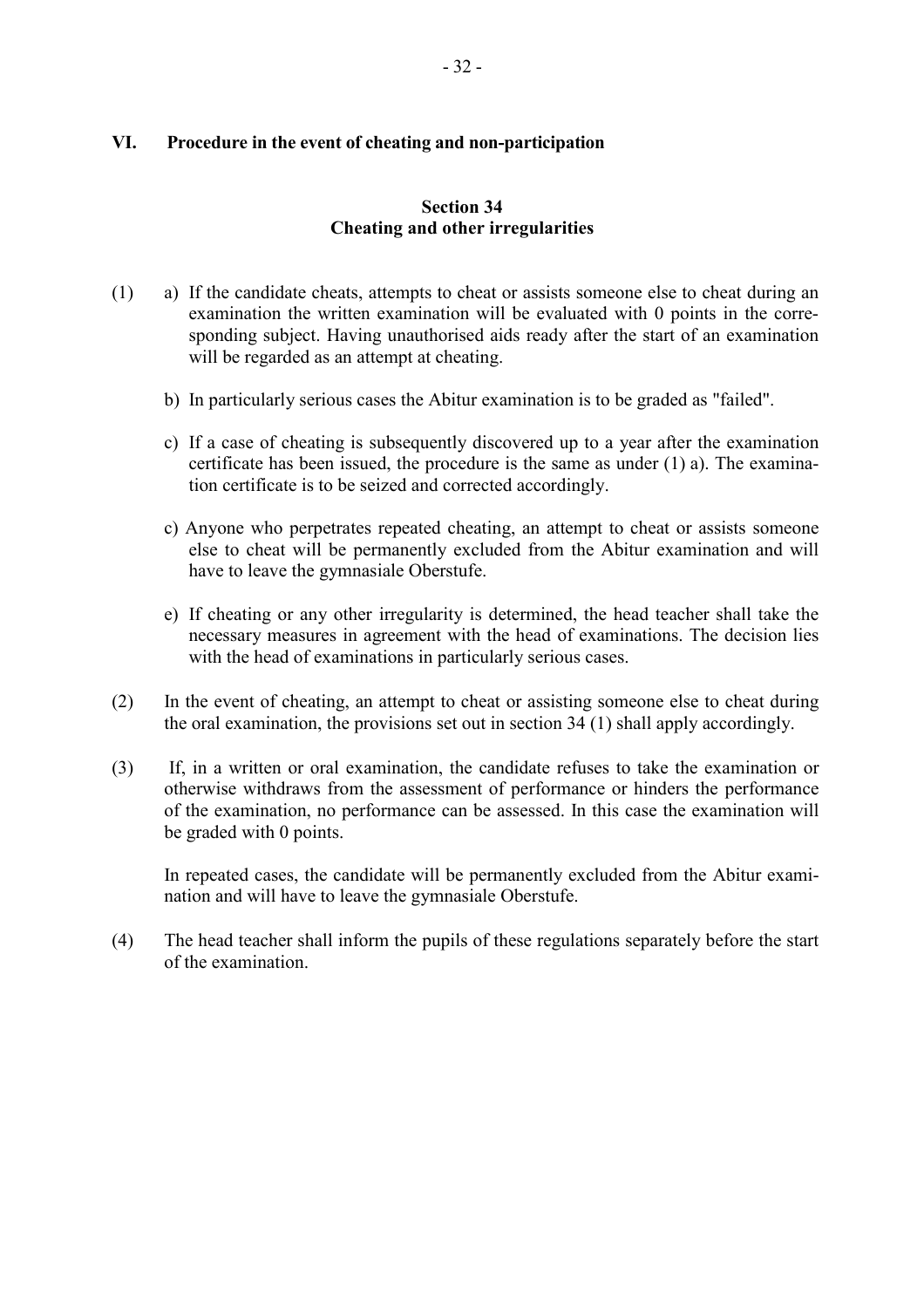#### **Section 35 Non-participation**

(1) If a candidate does not participate in all or individual examinations, the head of examinations must be informed immediately of the reasons with proof. If a candidate can prove that they were not responsible for their non-participation, the head of examinations will set a subsequent examination date (resit date).

If the candidate is once again unable to attend the subsequent examination date for a reason for which he/she cannot be held responsible, he/she can sit the corresponding examination in the examination period of the following academic year. The chairman representing the Länder of the Joint Committee of the Federation and the Länder on School Affairs Abroad through the Secretariat of the Standing Conference of the Ministers of Education and Cultural Affairs shall decide on exceptions at the head teacher's request.

(2) The candidate cannot be held responsible for their non-participation if he/she was prevented from participating in the examination due to illness or for other good cause. The head of examinations shall decide on the existence of a good cause following the submission of proof and/or notification of the circumstances.

The candidate must report the good cause immediately, enclosing a doctor's certificate in the case of illness. The head of examinations can demand the presentation of an official medical certificate.

- (3) If a candidate misses an individual examination for reasons for which he/she is responsible, no performance can be assessed. In this case the examination will be graded with 0 points.
- (4) If a candidate misses more than one individual examination for reasons for which he/she is responsible, the Abitur examination shall be graded as "failed".
- (5) An impairment that is only detected subsequently can be claimed. In this case the candidate must prove that the impairment already existed at the start of the examination and that he/she was aware of this impairment. In this case, negligent ignorance will be equivalent to knowledge. Ignorance cannot be claimed in particular if the candidate has not sought immediate clarification in the event of a medical impairment.
- (6) If it is clear that the candidate cannot pass the Abitur examination on account of the examination results achieved before the subsequent examination date, the candidate and the parents or legal guardians named in the pupil's file will be informed of this by the chairperson of the examination board in accordance with the provisions of the home state. In this case there will be no subsequent examination.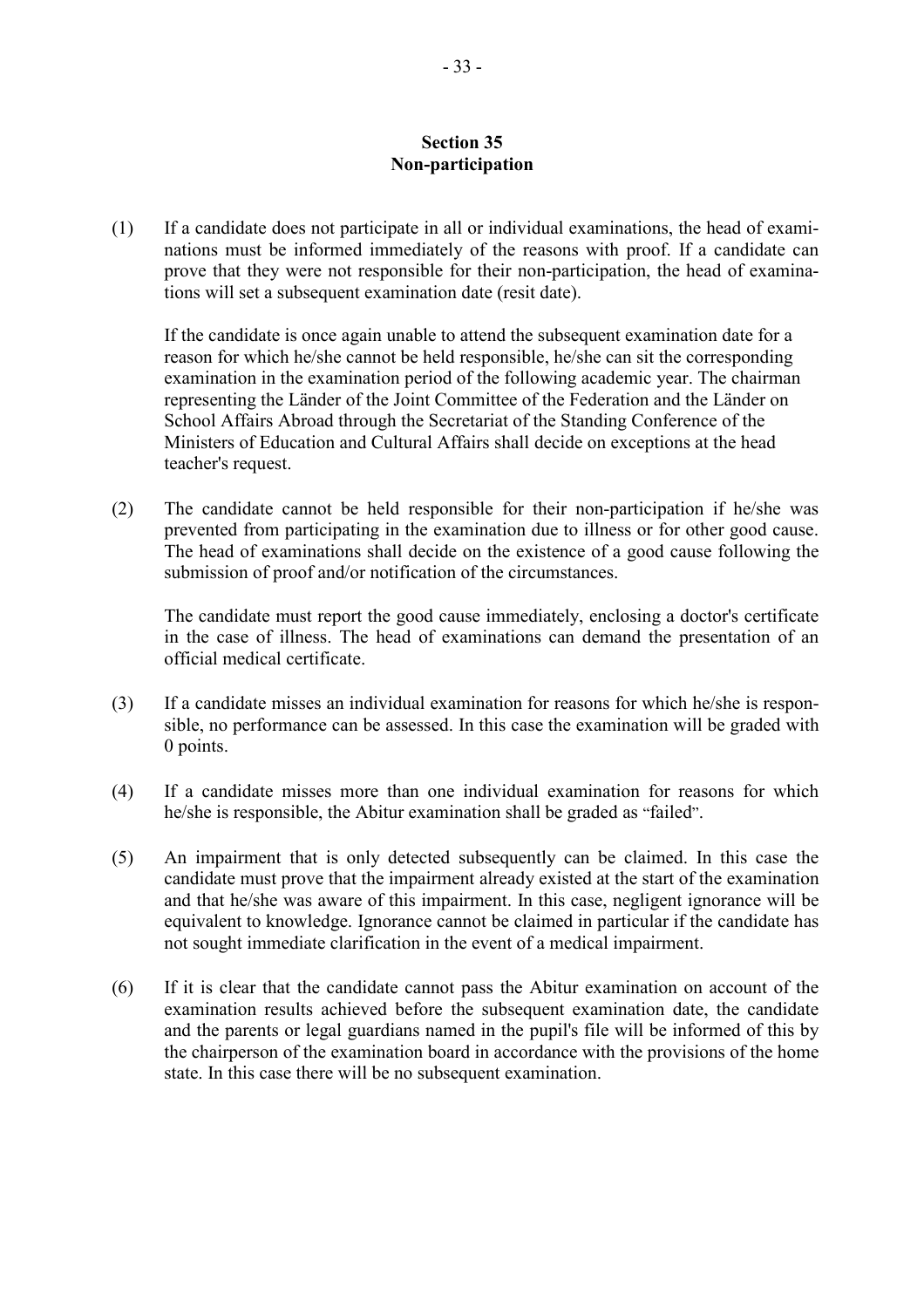# **VII. Completion of the German International Abitur Examination**

# **Section 36 Determining the results of the Abitur examination (final meeting)**

- (1) A final meeting will be held on completion of the oral examinations under the chair of the head of examinations that will be attended by the members of the examination board and the subject-specific examination boards. In the case of binational qualifications, the partner country's representative responsible for the examinations shall be invited.
- (2) The final meeting determines the final results achieved by each of the candidates in the examination subjects in the Abitur (Section 7 (2) b)) as well as the point score **E** II for the qualification in the Abitur.
- (3) The final meeting determines whether the Abitur examination has been passed. A candidate has passed the examination if he/she
	- a) satisfies the partial qualification Q in the area of the grades in the qualification phase

and

b) satisfies the partial qualification A in the Abitur area.

If not, the candidate has failed the Abitur examination.

(4) If the candidate passes the Abitur examination, the point score **E** for the overall qualification will be determined as the sum total of the result **E I** of the partial qualification Q and the result  $E \Pi$  of the partial qualification  $A - in$  accordance with Section 7 (3).

The point score **E** for the overall qualification that is achieved shall be assigned an average grade **N** for the Abitur examination in accordance with Appendix 2.

The candidates will be notified of the results of the meeting, in particular the point score **E** achieved and the average grade **N**, immediately with the examination papers in accordance with Appendix 6.

- (5) If a pupil has failed the Abitur examination, the head teacher will notify the pupil and the parents or legal guardians named in the pupil's file immediately in writing of the grounds for the failure in accordance with the provisions of the home state. This must be recorded in the files.
- (6) The final meeting determines those pupils who can prove satisfaction of the requirements for the award of the Latinum (Latin proficiency).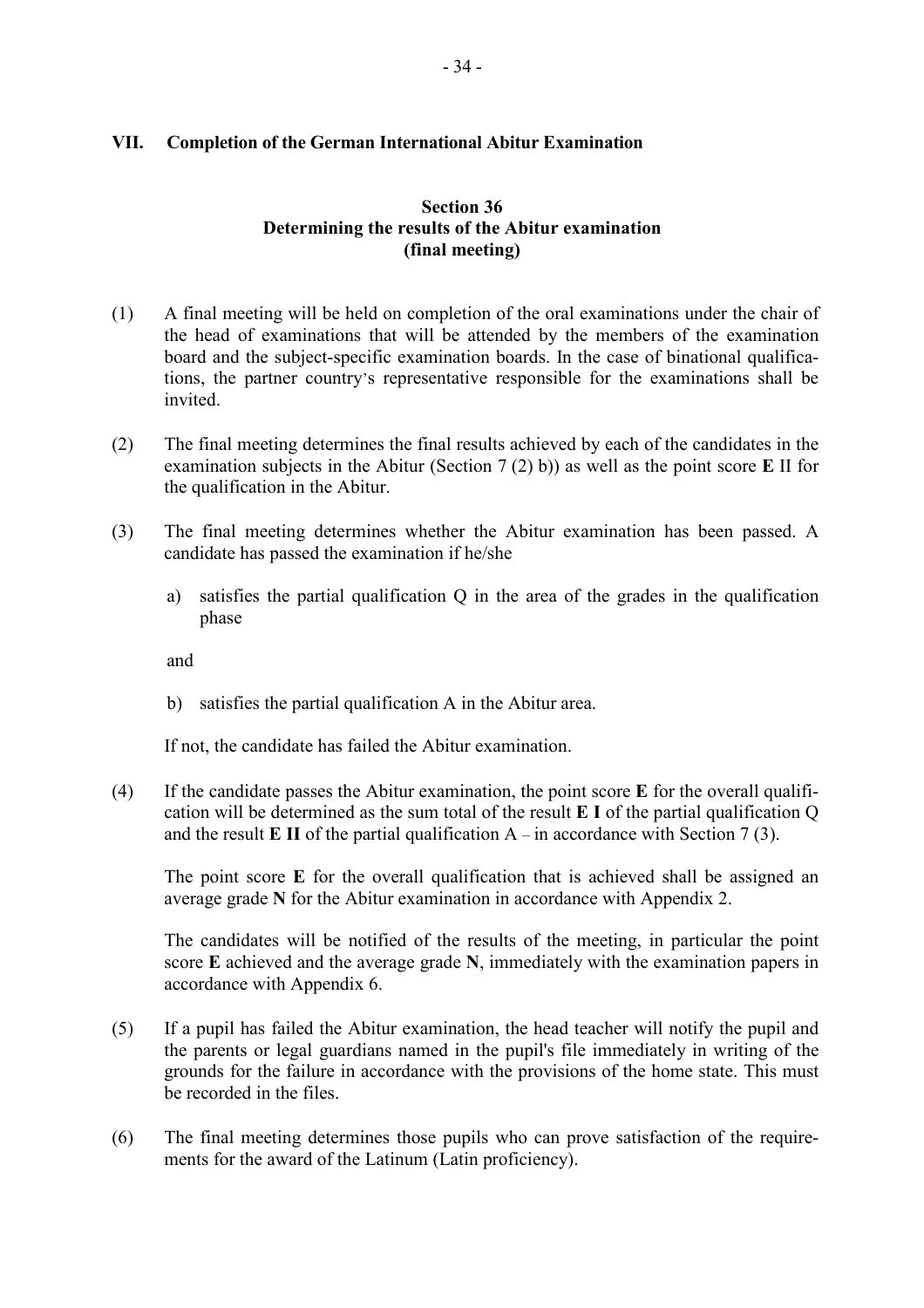(7) A written record shall be kept of the final meeting. This will be signed by the head of examinations and the secretary.

#### **Section 37 Award of the Allgemeine Hochschulreife**

 Candidates who have passed the German International Abitur Examination shall be awarded the Allgemeine Hochschulreife (entrance to general university studies) by the Standing Conference of the Ministers of Education and Cultural Affairs.

The candidates shall receive a bilingual Abitur grade transcript in accordance with Appendix 7.

In the case of binational qualifications, the Abitur grade transcript indicates the components of the partner country.

# **Section 38 Written record of the Abitur examination**

The written record of the Abitur examination shall comprise:

- a) the written records of the meetings in accordance with Sections 14, 15, 26, 30 and 36;
- b) the written records of the written examinations (Section 21);
- c) the written records of the oral examinations and invigilation in the preparation room (Section 27)

### **Section 39 Safekeeping of examination documents**

(1) The written papers of the candidates, the written records of the oral and written examinations, the written records of the meetings and a duplicate of the grade transcript shall be added to the school files.

The following safekeeping periods apply: Examination papers (including questions, drafts, etc.), written records: 10 years Grade transcripts and overviews of the examination results: 30 years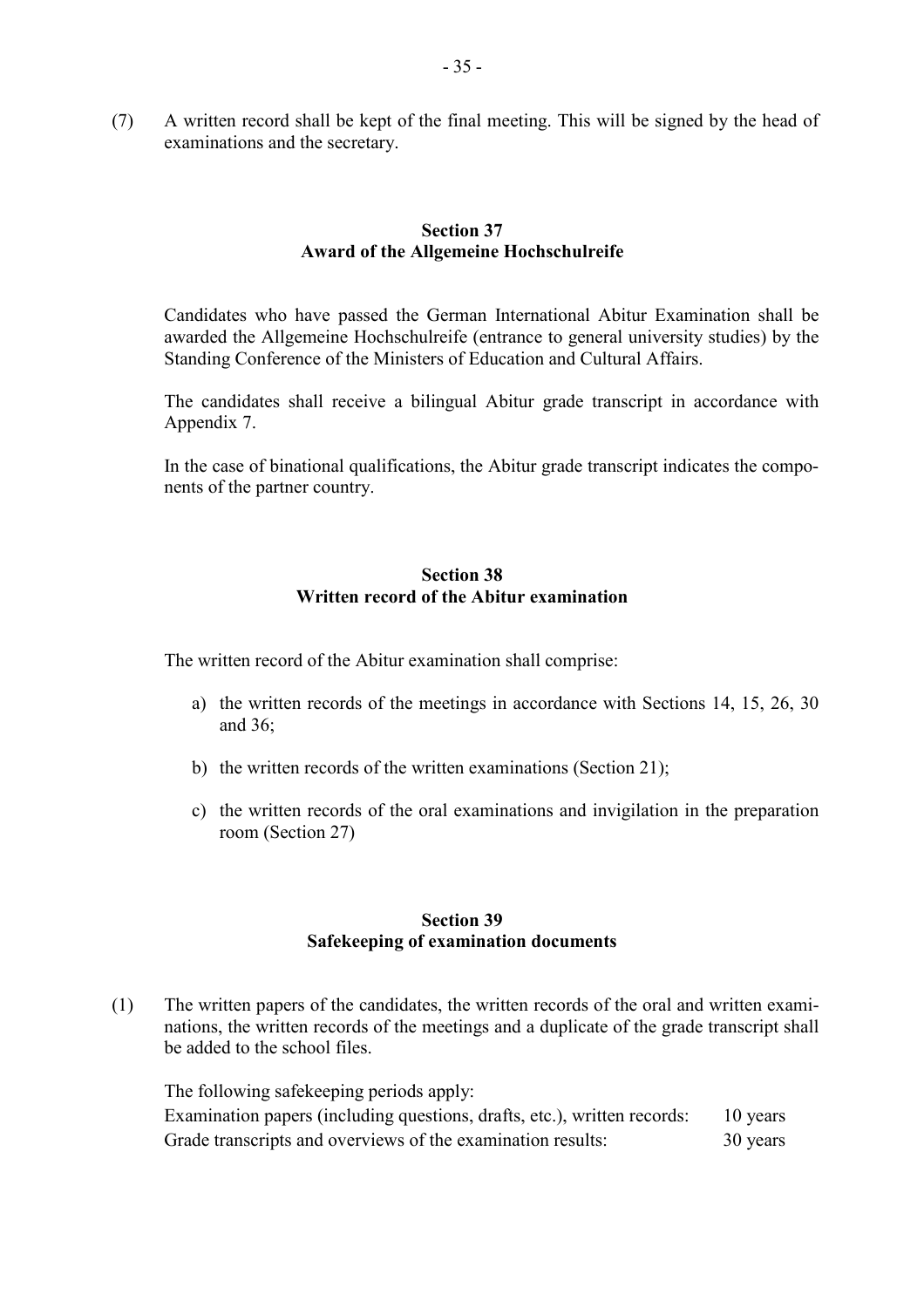- (2) The school shall send the Secretariat of the Standing Conference of the Ministers of Education and Cultural Affairs and the head of examinations an overview of the results of the Abitur examination of the individual candidates in accordance with Appendix 8.
- (3) A candidate and his/her parents or legal guardians will be allowed to view his/her examination papers on request. This viewing may only take place after completion of the examination in the school and in the presence of the head teacher. Photos or copies may not be made. The examination papers include the written work of the candidate as well as the corrector's comments, the set questions and the written reports of oral examinations with the justified assessment. The written records of the examination meetings may also be viewed in individual cases if these contain the substantiation for the decision about examinations. The information about other candidates must be concealed if necessary.

The head teacher shall set the date for viewing. He/she can appoint a different teacher to supervise the viewing.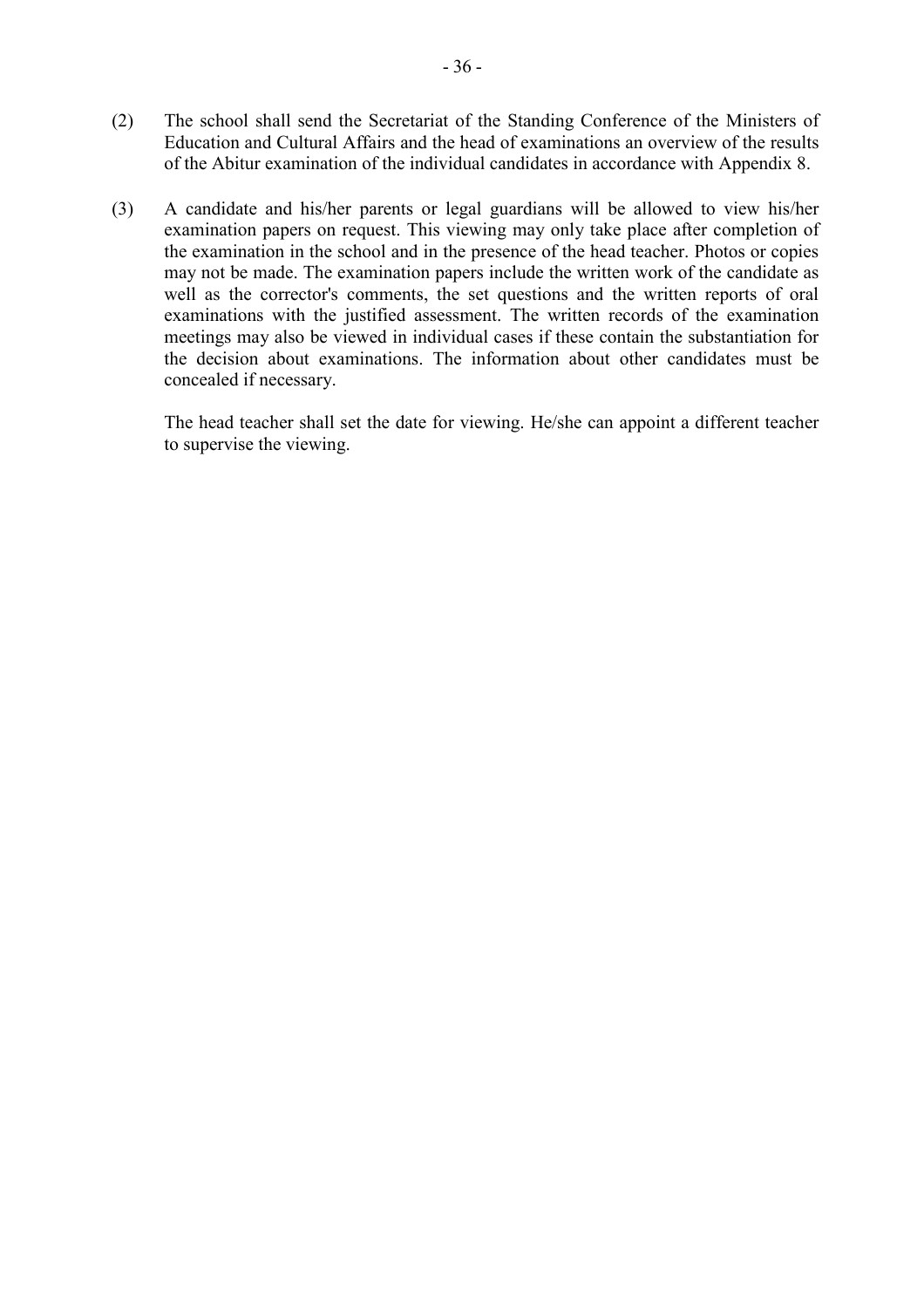#### **VIII. Procedure in the event of failure**

#### **Section 40 School leaving report**

(1) Candidates who fail the German International Abitur examination and leave the school shall receive a school leaving report (Abgangszeugnis) in accordance with Appendix  $9a$ 

The school leaving report shall not make any reference to the failed examination.

(2) A pupil who leaves the school in the course of the qualification phase for the gymnasiale Oberstufe shall receive a school leaving certificate in accordance with Appendix 9a.

# **Section 41 Repeating the examination**

- (1) As a rule, a failed German International Abitur examination can be repeated once in full after a period of one year.
- (2) In justified exceptional cases, the chairman representing the Länder of the Joint Committee of the Federation and the Länder on School Affairs Abroad can allow a second repeat. In this case, the maximum period of four years in the gymnasiale Oberstufe can be extended by one year.
- (3) Renewed admission to the written and oral examination is required. Only the results achieved by the candidate during the repeated half-years shall be taken into account. The results achieved the first time round shall be null and void. The points scored in the Abitur area during the first examination attempt too shall not be taken into account.
- (4) An Abitur examination that has been passed cannot be repeated.

# **Section 42 Award of the school part of the "Fachhochschulreife" (advanced technical college qualification)**

(1) A candidate who has participated in the written and oral Abitur examination, has failed the examination and left the school, will be awarded the school part of the "Fachhochschulreife" by the head of examinations under the following conditions: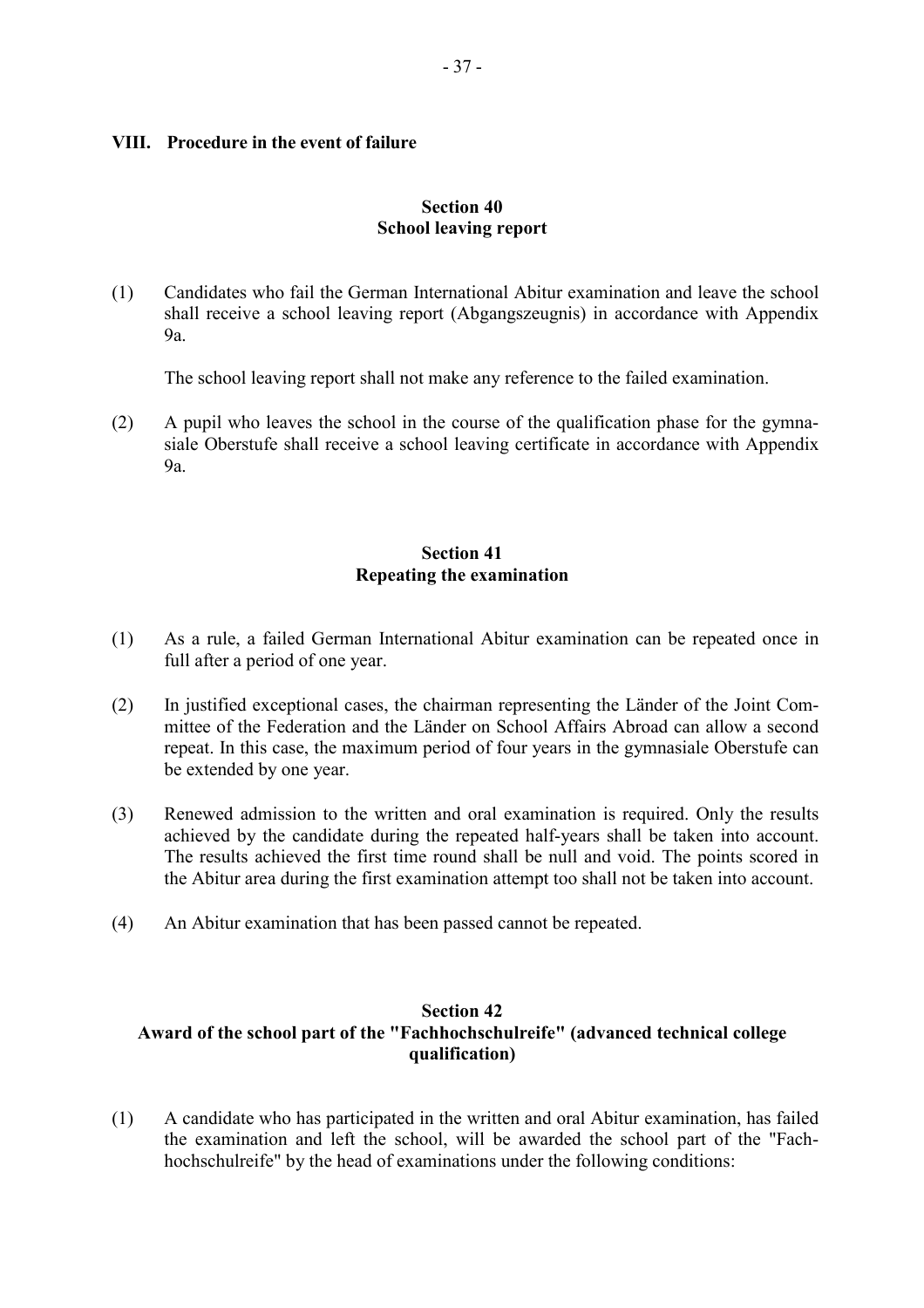a) Seven subjects are to be credited in the qualification for the school part of the Fachhochschulreife, including the five examination subjects. Those subjects to be credited, if these have not already been taken into account as examination subjects, must include the subjects German, mathematics, an advanced foreign language in accordance with Section 4 (2), a science subject and history or another social sciences subject. The candidate shall name other subjects to be credited as necessary from the group of his/her qualification subjects.

The grade in the 15-point system that is to be taken into account in each of the credited subjects is calculated as follows:

- If the subject is an examination subject, the grade is calculated from the arithmetic mean of double the grade achieved in the examination and the grades for the third and fourth half-years in the qualification phase. The arithmetic mean is calculated as a whole number with no decimal points.
- If the subject is not an examination subject, the grade is calculated from the arithmetic mean of the grades for the third and fourth half-years in the qualification phase. The arithmetic mean is calculated as a whole number with no decimal points.
- b) A total of 35 points must be achieved in the seven subjects; a total of at least 20 points must be achieved in German, mathematics, a foreign language and a science subject.

Furthermore, at least the grade "adequate" (05 points) must be achieved in four subjects, including at least one examination subject from the group of subjects German, mathematics and a foreign/local language taught at a higher level.

None of the seven subjects may be evaluated with 0 points.

(2) The average grade is determined in accordance with Appendix 10. The certificate with respect to the award of the school part of the Fachhochschulreife shall be issued in accordance with Appendix 9b. It shall bear the following comment:

"[*Name of pupil*] has achieved the school part of the Fachhochschulreife in accordance with Section 42 of the 'Regulations to achieve the Allgemeine Hochschulreife (general higher education entrance qualification) at German schools abroad' (version in the force of the Resolution of the Standing Conference of the Ministers of Education and Cultural Affairs of …).

The certificate, in connection with proof of the professional part of the Fachhochschulreife as required in accordance with the relevant regulations of a Land in the Federal Republic of Germany, entitles the holder to study at a Fachhochschule (University of Applied Sciences) in the following Länder of the Federal Republic of Germany: Baden-Württemberg, Brandenburg, Berlin, Bremen, Hamburg, Hesse, Mecklenburg-Western Pomerania, Lower Saxony, North Rhine-Westphalia, Rhineland-Palatinate, Saxony-Anhalt, Schleswig-Holstein, Saarland and Thuringia."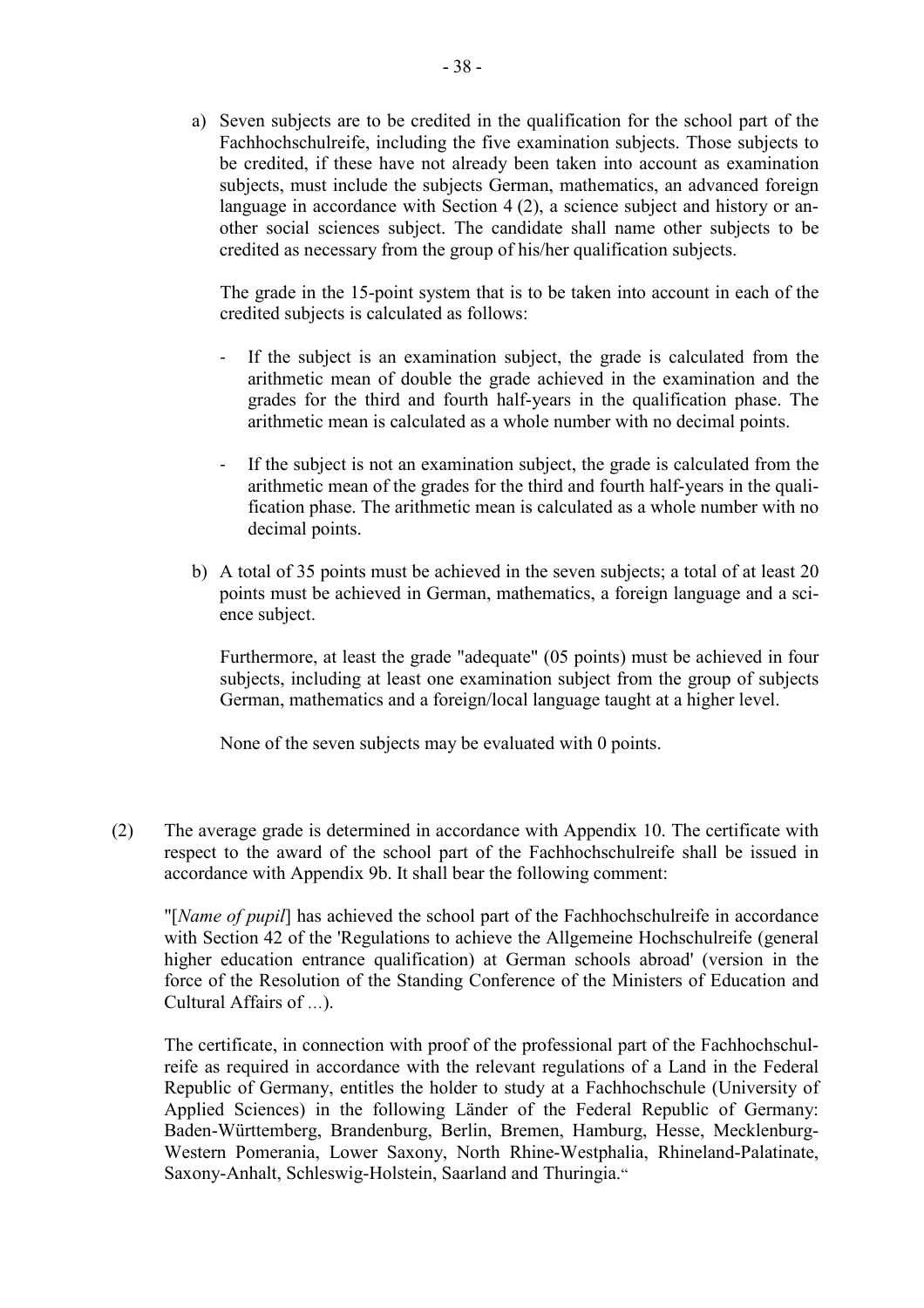# **IX. Final provision**

# **Section 43 Entry into force**

(1) These regulations shall enter into force when the resolution is adopted.

It shall apply for the first time to pupils who commence the introductory phase to the gymnasiale Oberstufe in the 2016 academic year (academic year with examination date T2 for a calendar year) or 2016 / 2017 (academic year with examination date T1 for a calendar year).

- (2) The following regulations continue to apply for pupils who commenced the introductory phase before the academic year 2016 (examination date T2 for a calendar year) or 2016 / 2017 (examination date T1 for a calendar year):
	- Regulations of the German International Abitur Examination at German Schools Abroad (Resolution of the Standing Conference of the Ministers of Education and Cultural Affairs of 17 June 2005)
	- Regulations of the German School Leaving Examination Abroad (Resolution of the Standing Conference of the Ministers of Education and Cultural Affairs of 27 January 1995 as amended on 24 March 2004)
	- Examination Regulations to achieve a Certificate for the German Allgemeine Hochschulreife (general higher education entrance qualification) at German schools abroad, that leads to a secondary education diploma in accordance with the national regulations (university entrance examination) (Resolution of the Standing Conference of the Ministers of Education and Cultural Affairs of 27 January 1995 as amended on 04 March 2009)

# **Section 44 Expiry**

 The regulations named in Section 43 (2) shall expire on conclusion of the examinations in the academic year 2017 (examination date T2) or 2017 / 2018 (examination date T1).